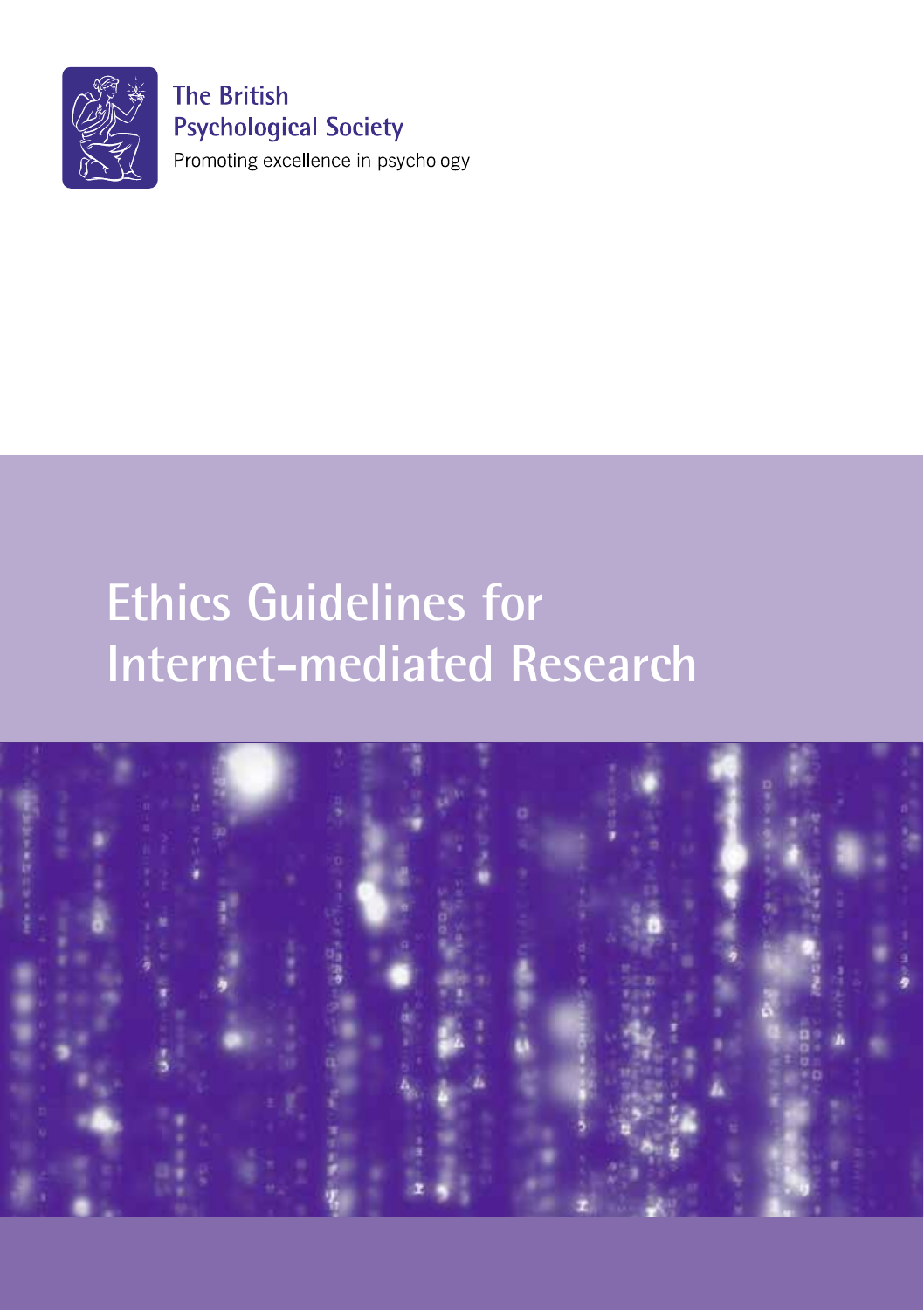### **Authors**

These guidelines were originally prepared by The Working Party on Internet-mediated Research, convened under the aegis of the British Psychological Society's Research Board in 2014. The guidelines were reviewed in 2017.

Dr Claire Hewson (Editor and Convenor)

Professor Tom Buchanan (Editor)

Dr Ian Brown

Dr Neil Coulson

Dr Gareth Hagger-Johnson

Professor Adam Joinson

Dr Aleks Krotoski

Professor John Oates

**Citation:** British Psychological Society (2017). *Ethics Guidelines for Internet-mediated Research*. INF206/04.2017. Leicester: Author. Available from: www.bps.org.uk/publications/policy-and-guidelines/ research-guidelines-policy-documents/researchguidelines-poli

If you have problems reading this document and would like it in a different format, please contact us with your specific requirements.

Tel: 0116 2254 9568; e-mail mail@bps.org.uk.

Published by The British Psychological Society, St Andrews House, 48 Princess Road East, Leicester LE1 7DR.

© The British Psychological Society 2017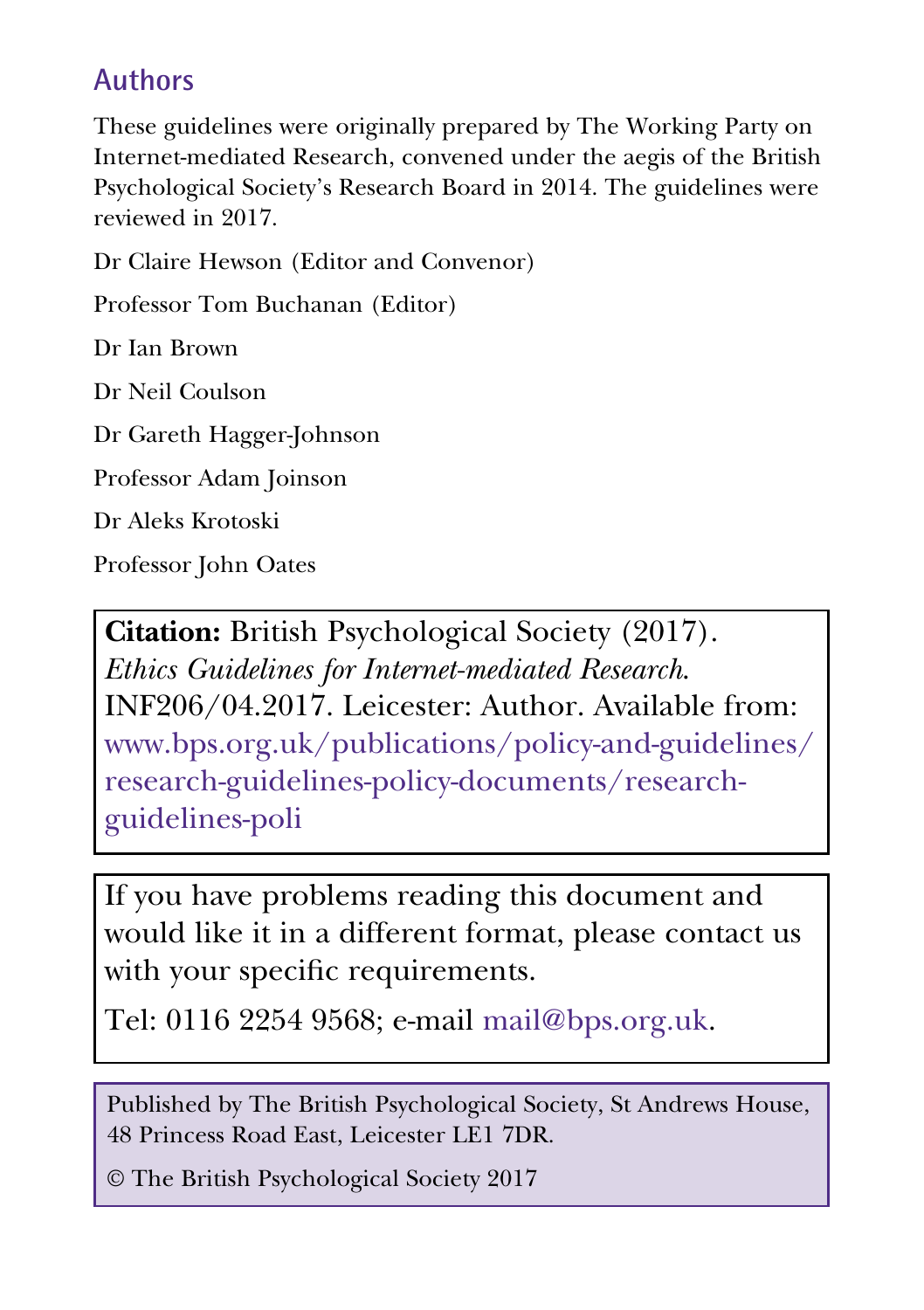### **Contents**

|    | 1. Executive Summary                                                                                       | 1              |
|----|------------------------------------------------------------------------------------------------------------|----------------|
| 2. | <b>Introduction</b>                                                                                        | $\overline{2}$ |
| 3. | <b>Internet-mediated Research</b>                                                                          | 3              |
| 4. | <b>Ethics Guidelines for Internet-mediated Research</b>                                                    | 6              |
|    | <b>Principle 1:</b> Respect for the Autonomy, Privacy and Dignity of<br><b>Individuals and Communities</b> | 6              |
|    | Privacy online                                                                                             | 6              |
|    | Valid consent                                                                                              | 9              |
|    | Deception                                                                                                  | 11             |
|    | Withdrawal                                                                                                 | 12             |
|    | Principle 2: Scientific Integrity                                                                          | 14             |
|    | Levels of control                                                                                          | 14             |
|    | <b>Principle 3: Social Responsibility</b>                                                                  | 16             |
|    | Principle 4: Maximising Benefits and Minimising Harm                                                       | 18             |
|    | <b>Conclusion</b>                                                                                          | 22             |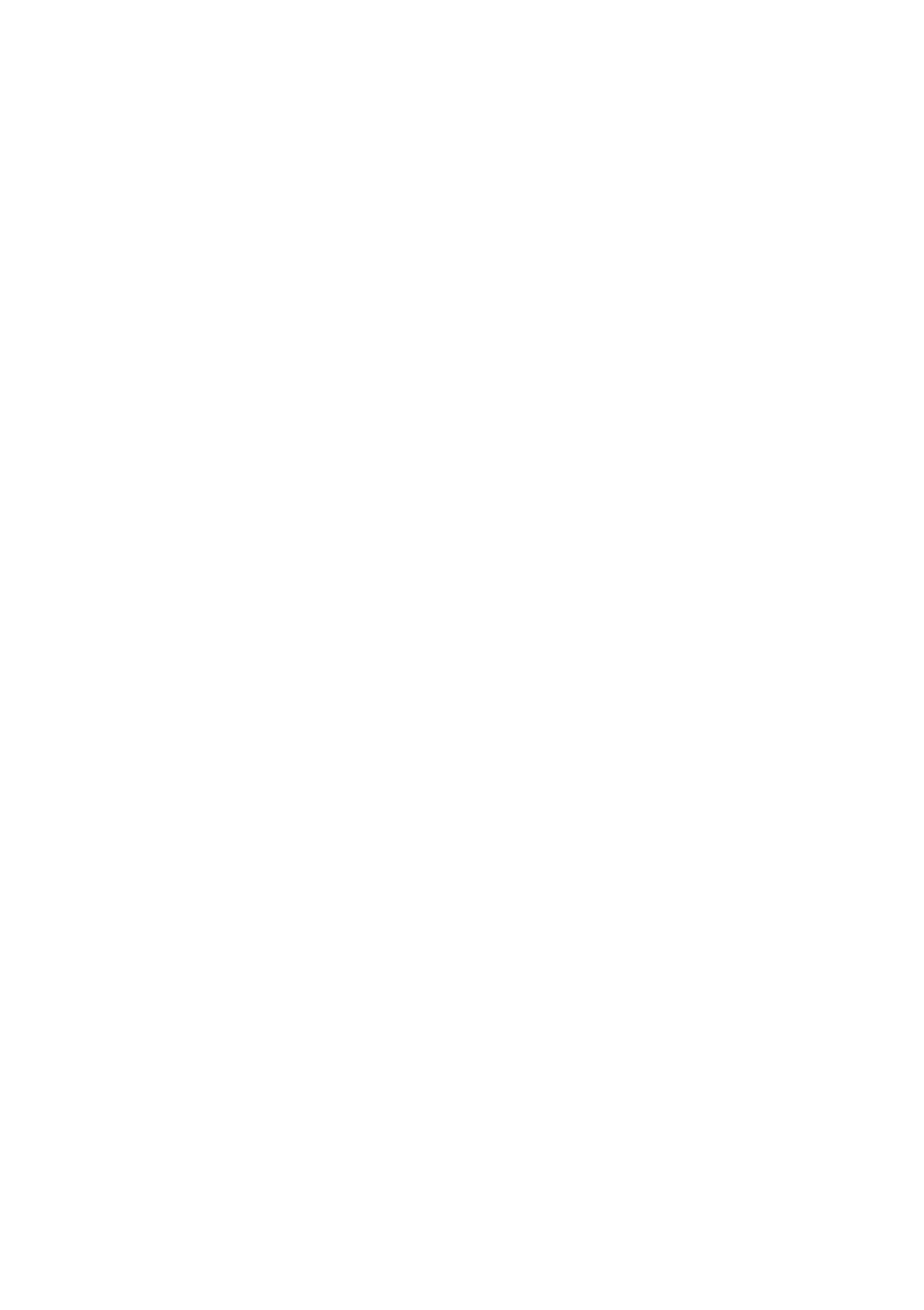## **1. Executive Summary**

Internet-mediated research (IMR) can raise particular, sometimes non-obvious, challenges in adhering to existing ethics principles. In this document we outline some of the key ethics issues which researchers and research ethics committees (RECs) are advised to keep in mind when considering implementing or evaluating an IMR study. Considering each of the four main ethics principles as outlined in the Society's *Code of Human Research Ethics,* we highlight issues which may need special consideration in an IMR context, using illustrative examples to explain why. These issues include: the public-private domain distinction online; confidentiality and security of online data; procedures for obtaining valid consent; procedures for ensuring withdrawal rights and debriefing; levels of researcher control; and implications for scientific value and potential harm.

Emphasis throughout is on offering advice on how to think about and apply existing ethics principles in an IMR context, while recognising that issues need to be assessed and decisions made within the context of a particular piece of research.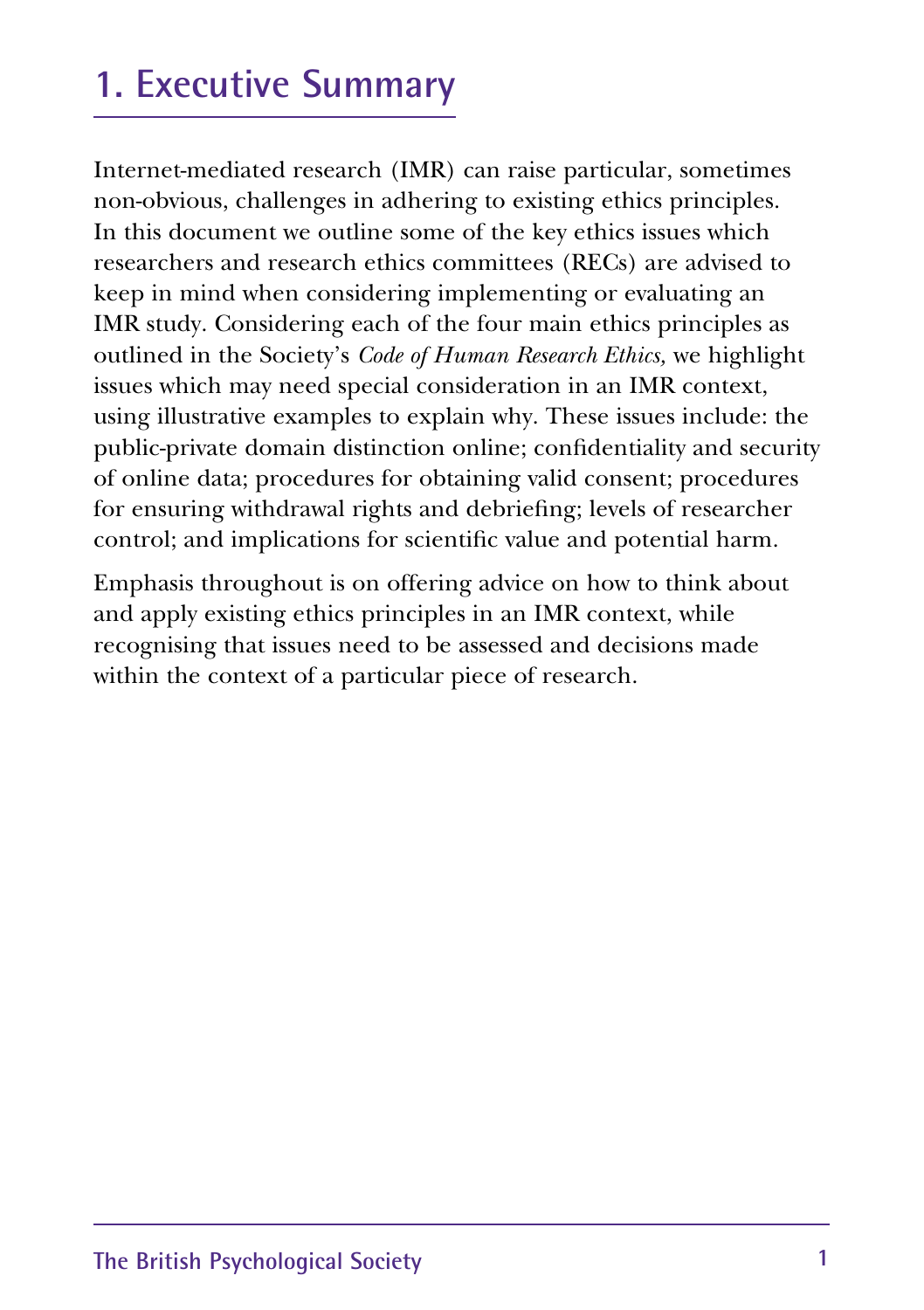## **2. Introduction**

This document presents guidance on how the *Code of Human Research Ethics* (BPS, 2014) may be interpreted in the context of internetmediated research (IMR) and what special considerations may apply. It should be considered as supplemental and subordinate to the Society's *Code of Human Research Ethics* and the overarching *Code of Ethics and Conduct* (BPS, 2009). It closely follows the principles and advice offered there, highlighting areas where these may become problematic and require particularly careful consideration in an IMR context.

The primary function of this document is to help researchers and RECs plan and evaluate research proposals, and to help with the process of ethical decision making in the context of specifying and implementing appropriate IMR research designs. It is not intended to provide a 'rule book' for IMR. It should be recognised that technologies, their social uses and the associated implications for research may change rapidly over time and new considerations will become salient. This requires a return to 'first principles' and an informed application of general ethics principles to the new situation. This document deals with some of the issues one may need to think about.

The *Code of Human Research Ethics* outlines the four main principles underpinning the ethical conduct of research:

- 1. Respect for the autonomy, privacy and dignity of individuals and communities;
- 2. Scientific integrity;
- 3. Social responsibility; and
- 4. Maximising benefits and minimising harm.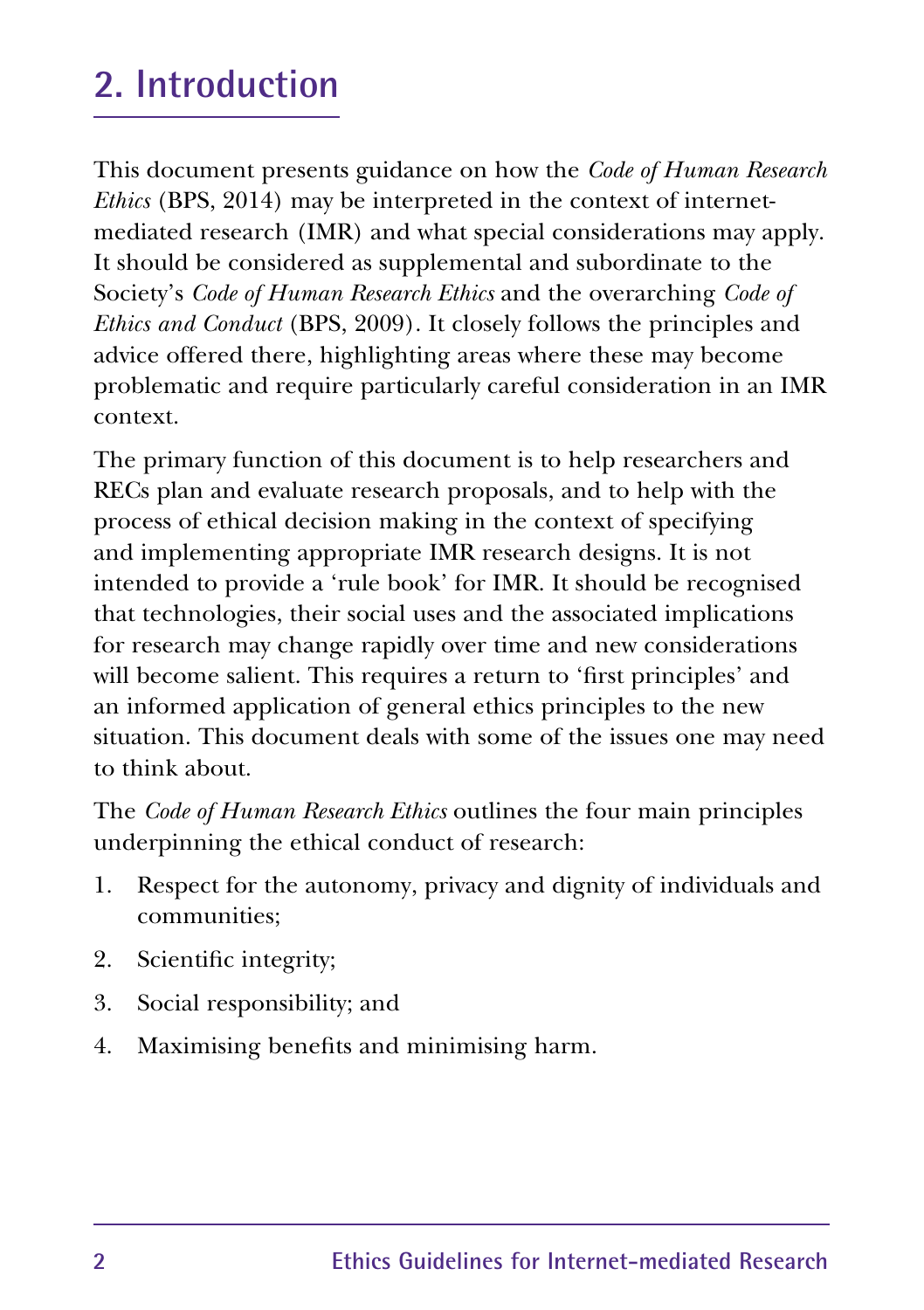## **3. Internet-mediated Research**

Advances in technology extend opportunities for psychological research. Such technological advances may also introduce additional, and sometimes non-obvious, complexities around adherence to ethics principles. This is particularly true in the case of internet-mediated research.

The term 'internet-mediated research', as used in this document, covers a wide range of quantitative and qualitative approaches to research involving human participants. IMR can be broadly defined as any research involving the remote acquisition of data from or about human participants using the internet and its associated technologies. As with traditional approaches, internet-mediated projects may adopt a variety of research designs. Their focus may be on obtaining quantifiable measurements (e.g. as in surveys or many types of experiment), or on obtaining rich, meaningful, elaborate narratives, as is often desired in qualitative approaches. They may be reactive (where participants interact with either the materials, as in an online survey, or the researcher, as in online interviews).

Alternatively, they may be non-reactive where data about individuals are collected unobtrusively (e.g. analyses of 'found text' in blogs, discussion forums or other online spaces, analyses of hits on websites, or observation of other types of online activity such as search engine histories or digital traces stored as a by-product of mobile app usage).

The boundaries between IMR and other designs can be blurred where research includes elements of both face-to-face observation/ interaction and remote data collection. However, the key point is that the design normally involves acquisition of data from or about individuals in the absence of face-to-face co-presence. This restricts the researcher's capacity, in contexts where a participant is actively aware of and knowingly participating in a study (i.e. reactive contexts) to monitor, support, or even terminate the study if adverse reactions become apparent. Coupled with the greater scope for carrying out quite complex interactive procedures in IMR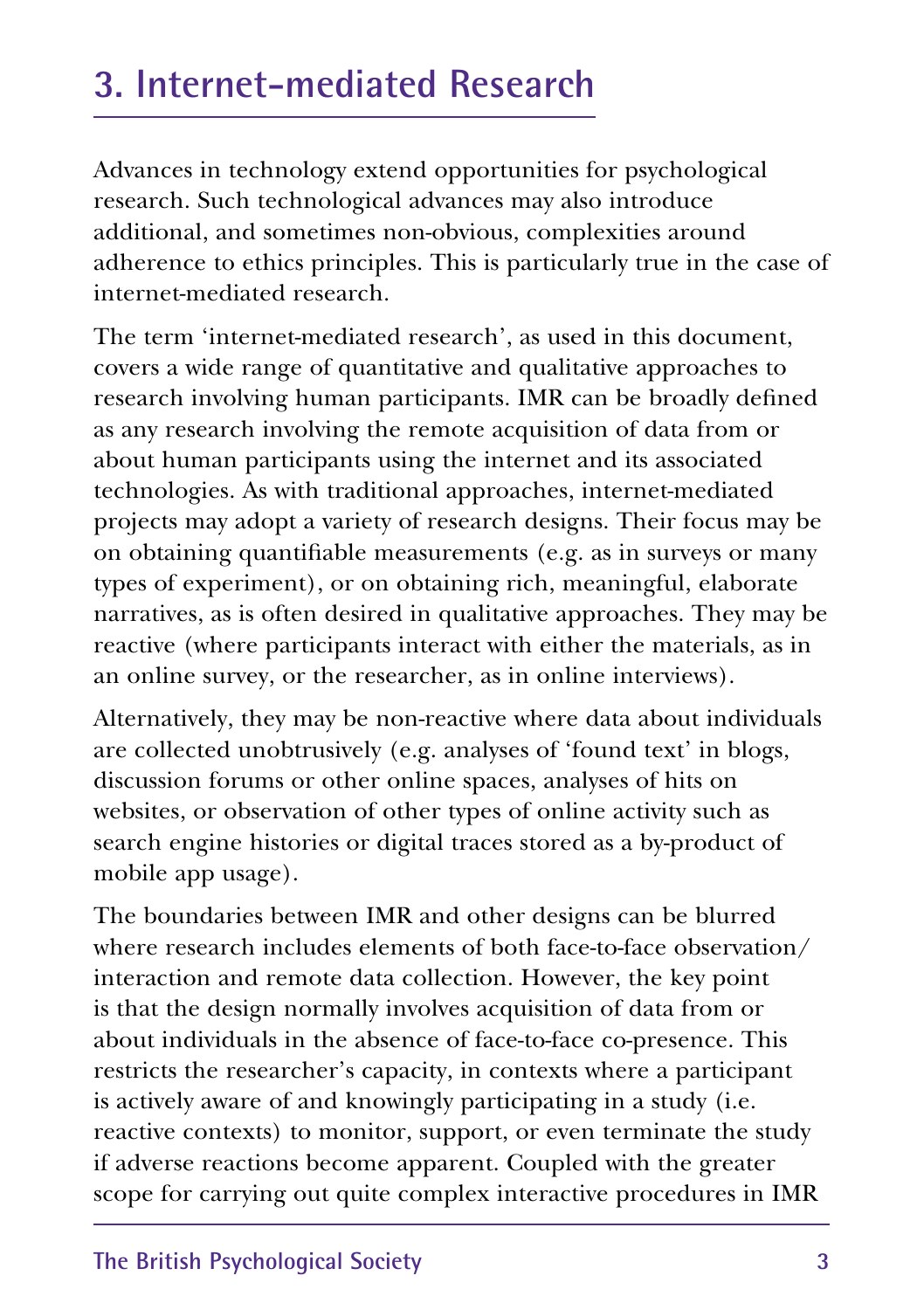with no direct face-to-face presence (e.g. in experimental designs), this makes IMR methods quite distinct from many offline methods where there is no face-to-face presence (such as postal surveys).

These key features of IMR can raise a number of ethics issues which need careful consideration. Additionally, very often research participants will be located in one or more different countries, so a project may span multiple nations, cultures and legal jurisdictions.

Different types of IMR design raise different ethics considerations. While many of these issues are dealt with in the *Code of Human Research Ethics* and are not unique to IMR, in this context they may create special considerations around the way the general principles should be interpreted and applied. For example, the extent to which the research can be thought of as occurring within a private or public domain, given that those boundaries are often blurred online, may be difficult to decide. As noted above, level of risk to participants may be difficult to control in some IMR designs, given researchers' lack of direct oversight over participants' behaviour, mood or identifiability. This, along with the ubiquity/accessibility of the internet and the data on it, may have implications for procedures around valid consent, withdrawal and debriefing as well as protection of participants. Additionally, emerging new methods may give rise to novel ethics issues and this point should be kept in mind when considering the novel methodological opportunities afforded by IMR.

A summary of the main ethics issues for researchers and RECs to consider when designing, implementing or assessing an IMR study can be found in Table 1.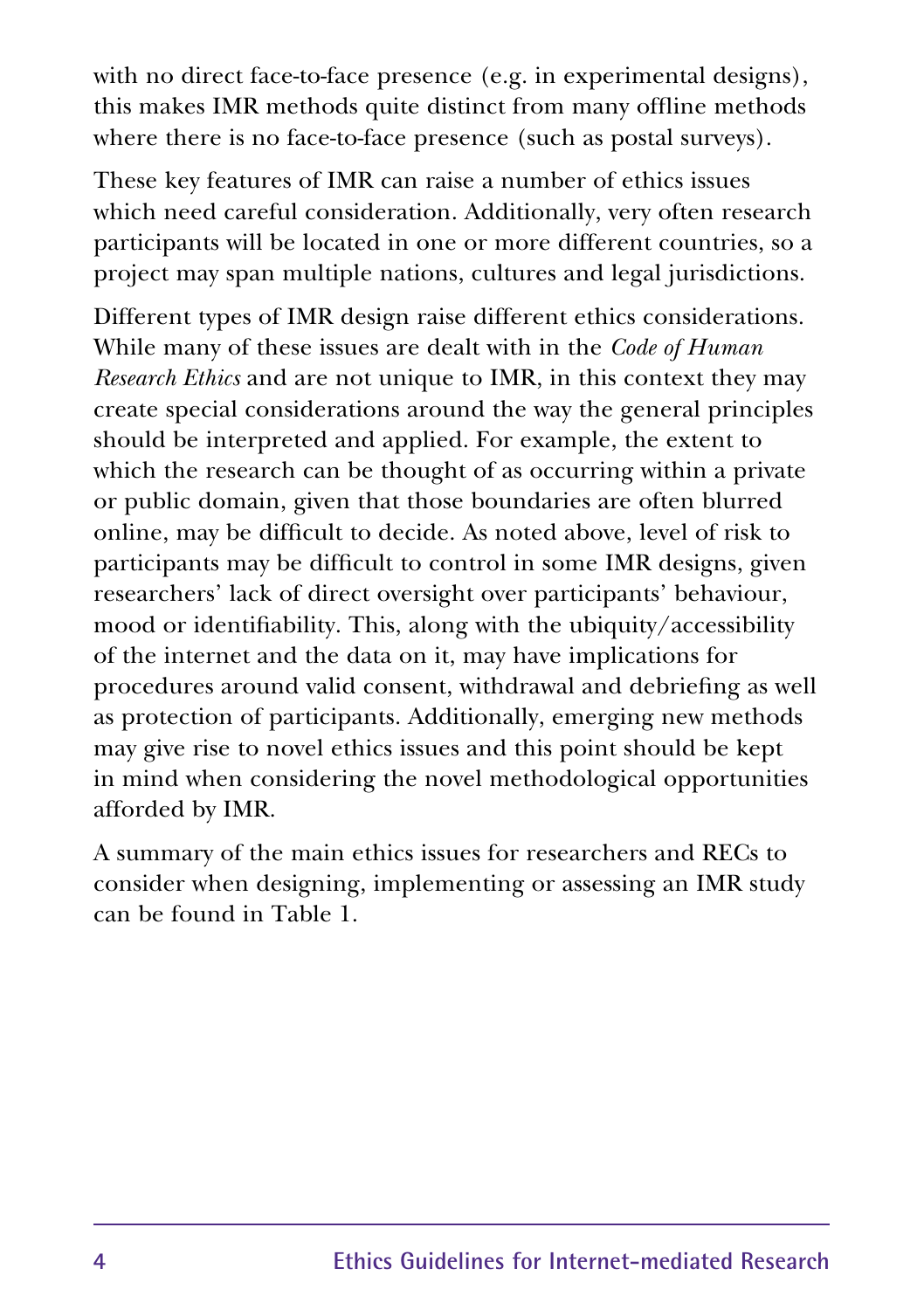**Table 1:** Summary of the main ethics issues to consider when designing, implementing or assessing an IMR study.

| Principle                                                              | <b>Considerations</b>                                                                                                                                                                                        |
|------------------------------------------------------------------------|--------------------------------------------------------------------------------------------------------------------------------------------------------------------------------------------------------------|
| Respect for the autonomy,<br>privacy and dignity<br>of individuals and | Public/private distinction - The extent to which potential<br>data derived from online sources should be considered in<br>the public or private domain;                                                      |
| communities                                                            | Confidentiality - Levels of risk to the confidentiality of<br>participants' data, and how to minimise and/or inform<br>participants of these risks, particularly where they may<br>potentially lead to harm; |
|                                                                        | Copyright - Copyright issues and data ownership, and when<br>permission should be sought to use potential data sources;                                                                                      |
|                                                                        | Valid consent - How to implement robust, traceable valid<br>consent procedures;                                                                                                                              |
|                                                                        | Withdrawal – How to implement robust procedures which<br>allow participants to act on their rights to withdraw data;                                                                                         |
|                                                                        | Debriefing - How to implement robust procedures<br>which maximise the likelihood of participants receiving<br>appropriate debrief information.                                                               |
| Scientific integrity                                                   | Levels of control - How reduced levels of control may<br>impact on the scientific value of a study, and how best to<br>maximise levels of control where appropriate.                                         |
| Social responsibility                                                  | Disruption of social structures - The extent to which<br>proposed research study procedures and dissemination<br>practices might disrupt/harm social groups.                                                 |
| Maximising benefits and<br>minimising harm                             | Maximising benefits - How each of the issues mentioned<br>above might act to reduce the benefits of a piece of<br>research, and the best procedures for maximising benefits;                                 |
|                                                                        | Minimising harm - How each of the issues mentioned<br>above might lead to potential harm, and the best<br>procedures for minimising harm.                                                                    |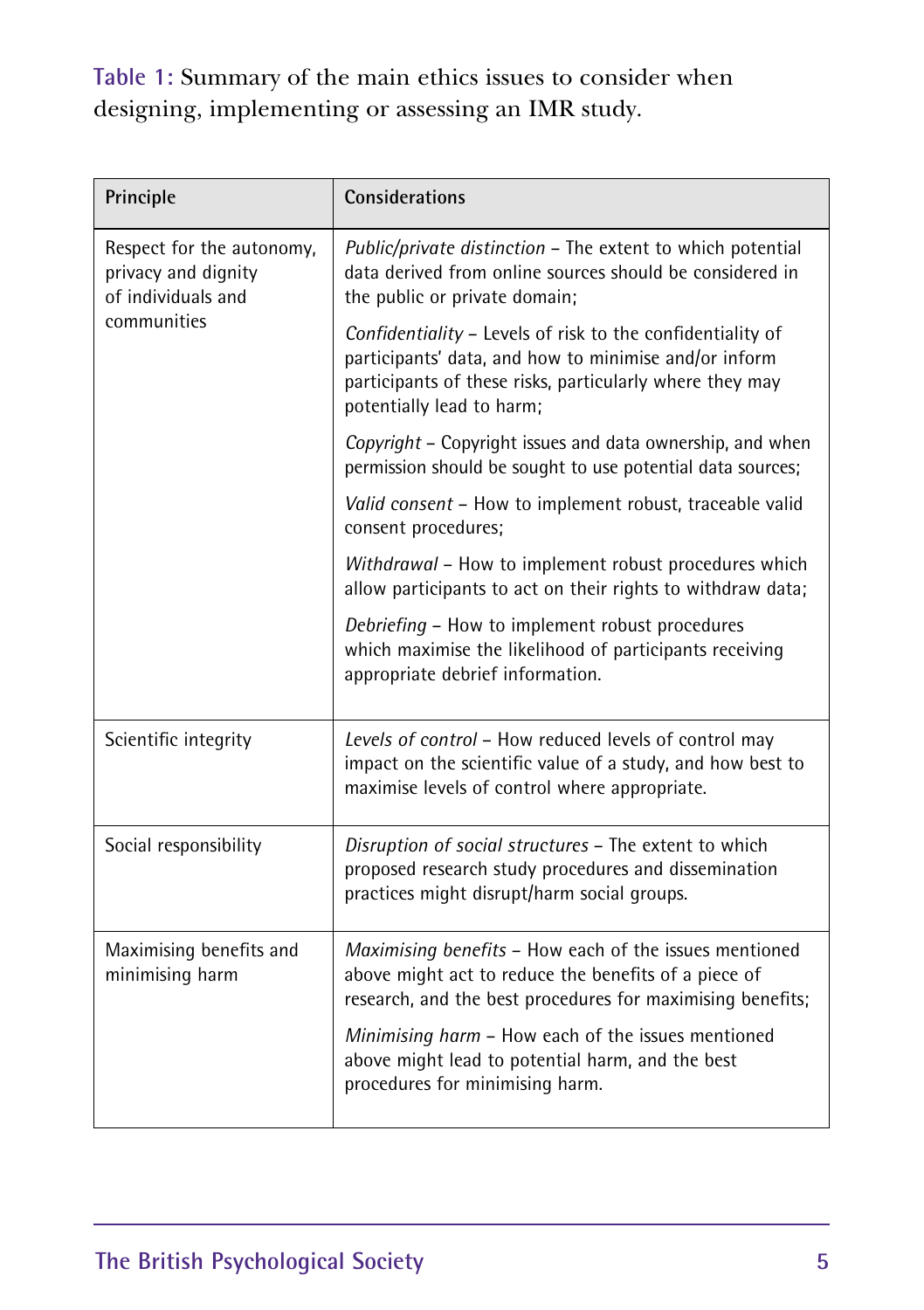### **4. Ethics Guidelines for Internet-mediated Research**

We now consider each of the four principles, as outlined in the *Code of Human Research Ethics* (2014) and highlight issues which should be given especially careful consideration in an IMR context.

### **Principle 1: Respect for the Autonomy, Privacy and Dignity of Individuals and Communities**

The *Code of Human Research Ethics* (2014) highlights several key considerations related to this principle, including: *valid consent, withdrawal, confidentiality, anonymity, fair treatment,* and *rights for privacy*. In an IMR context, the issue of privacy is especially problematic and needs additional careful consideration due to the unclear status of different sources of online information which may serve as potential research data (e.g. discussion forum posts, social media site activity). Furthermore, the facilitation of unobtrusive collection of very large data sets, involving the traces of people's online behaviours, in IMR enhances possibilities for analyses which may reveal individuals' personal characteristics, or even identities, which they may have assumed to be private (e.g. by aggregating information from linked data sets, or using statistical techniques to predict sensitive personal attributes).

Closely linked with privacy considerations are issues of anonymity and confidentiality. Also closely linked with considerations of privacy are valid consent, including when researchers should strive to ensure this has been obtained and how to properly gain it, and withdrawal; particularly how to properly implement robust procedures for this in IMR. We now discuss these key issues related to this first principle, offering examples and illustrations.

#### **Privacy online**

The *Code of Human Research Ethics* notes that, unless consent has been sought, observation of public behaviour needs to take place only in public situations where those observed 'would expect to be observed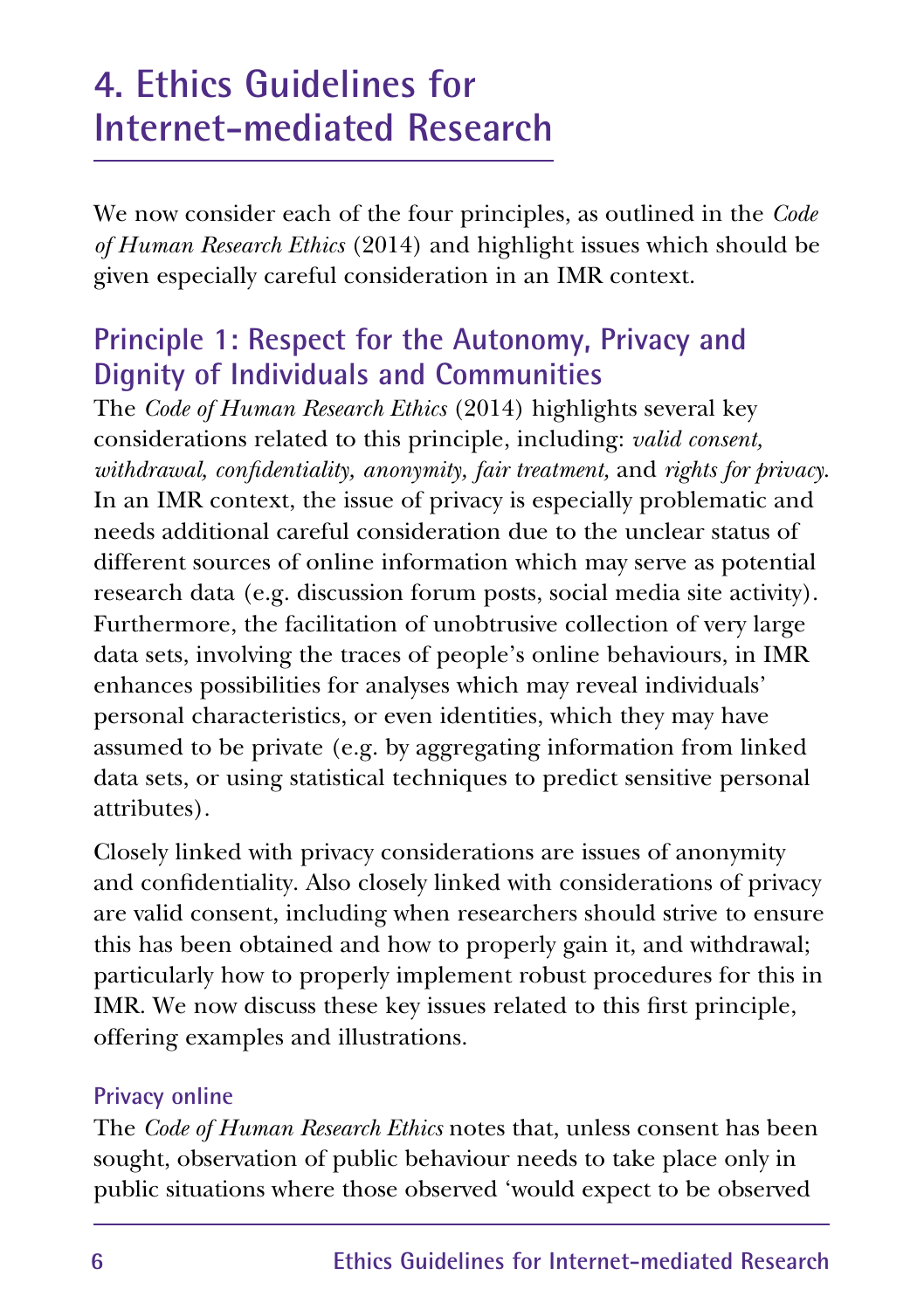by strangers' (p.25), essentially vetoing observation in public spaces where people may believe that they are not likely to be observed. In an IMR context, the distinction between public and private space becomes increasingly blurred, however. For one thing, much internet communication is conducted in both a private (e.g. the home) and public (e.g. open discussion forum) location simultaneously.

Secondly, in this new medium it is not always easy to determine which online spaces people perceive as 'private' or 'public'; where they might be happy to be observed, or otherwise. To complicate things further, a communication perceived as private at the time might become public at a much later date, should the archived information become publicly accessible (e.g. a posting to a locked social media account, that becomes public when privacy settings are changed as has happened on occasion in the past). While much internet communication is often effectively public through greater visibility, traceability and permanence, it is not always apparent whether this makes it ethically acceptable to use such data freely for research purposes. This accessibility and permanence of the traces of people's online activities, behaviours and interactions raises issues in IMR which are not present in the same way in offline face-to-face contexts which are generally more transitory. Researchers should be aware that participants may consider their publicly accessible internet activity to be private despite agreeing to the terms of the web service providers' End User Licence Agreements or indeed that the communication may have been private when it was first conducted, even if it is now publicly available.

Opinions differ on whether materials posted in so called 'public' (perhaps best thought of as 'readily accessible by anyone') online spaces (e.g. social networks, synchronous and asynchronous discussion groups, etc.) can automatically be classed as public activity. When there is a level of ambiguity concerning whether data are 'in the public domain' or not, researchers should particularly consider the extent to which undisclosed observation may have potentially damaging effects for participants, before making decisions on whether to use such data and whether gaining valid consent is necessary. It is important to note that analysis of online discussions or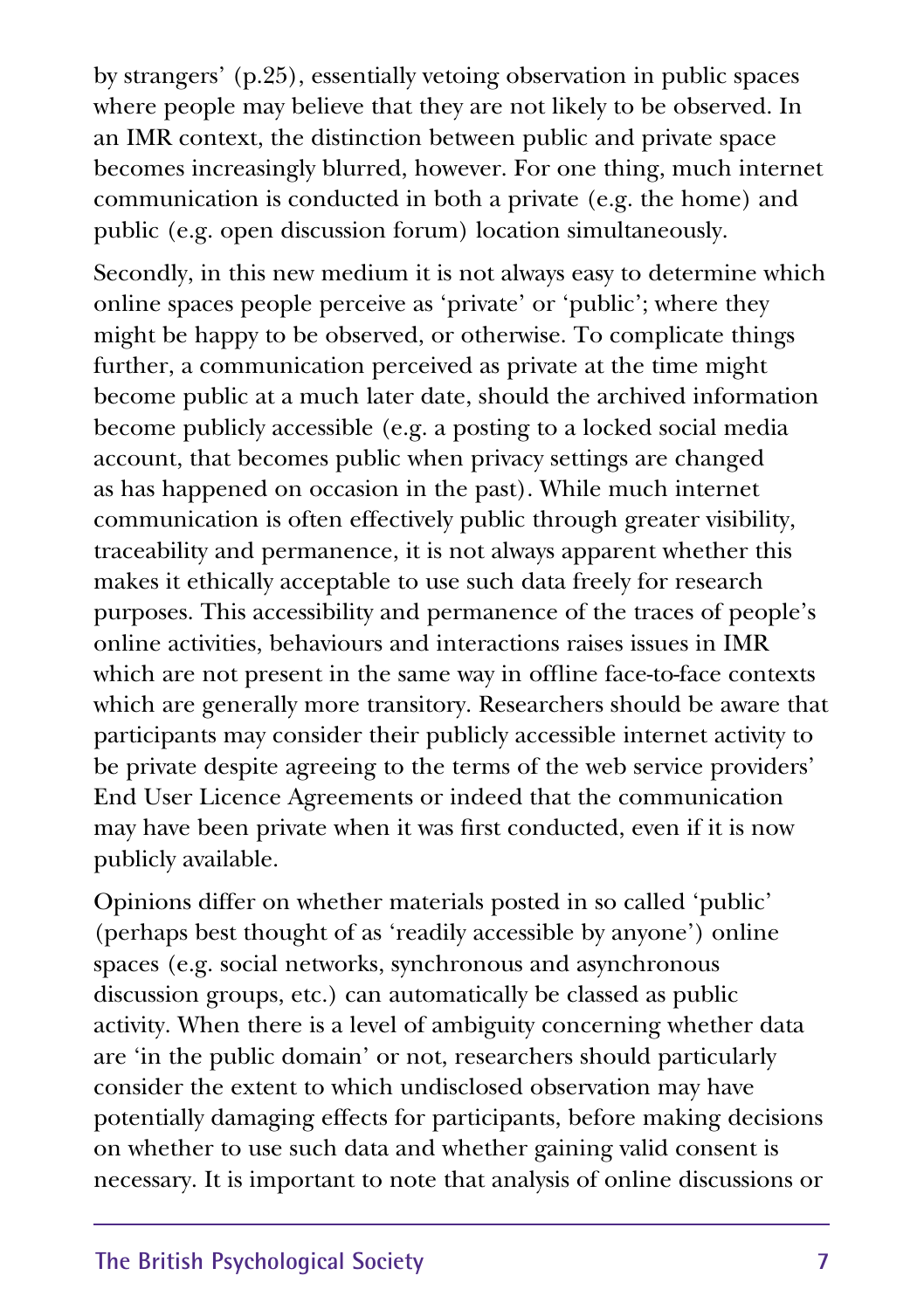other activities is not precluded, but it should be carefully considered in light of the ethics concerns highlighted here. A discussion group moderator or list owner may often provide a good point of contact for advice on the best ways to research existing online groups.

Where it is reasonable to argue that there is likely no perception and/or expectation of privacy (or where scientific/social value and/ or research validity considerations are deemed to justify undisclosed observation), use of research data without gaining valid consent may be justifiable. However, particular care should be taken in ensuring that any data which may be made accessible as part of the research remains confidential (often achieved by ensuring anonymity, since dissemination of research findings is, generally speaking, inevitable) – see the further discussion of the possible threats to anonymity and confidentiality in IMR under Principle 4 below. As the chance of violations of anonymity and confidentiality that could harm participants within a given research methodology increases, arguments that valid consent is not necessary are weakened. Essentially, a key principle in IMR (as well as offline methods) is to ensure that ethics procedures and safeguards are implemented so as to be proportional to the level of risk and potential harm to participants.

A further consideration in relation to the use of data deemed to be in the public domain concerns legislative aspects. While personal web pages may appear to be public documents, copyright remains with the author or web hosting company, and indeed many authors ask to be informed if a link is made to the page. In a similar vein, ownership of 'public' content published on social network sites (updates, chat logs, photos/videos, links, reports from activity elsewhere on the web, etc.) often remains with the web service provider, as does the ownership of the 'private' communications between members that are mediated by the web service. Under these circumstances, it may be prudent to consider whether there are multiple entities from whom permission to use online data should be sought (e.g. individual user and web service provider).

While it may in many cases seem impracticable or unnecessary to always gain explicit permission from data owners (e.g. a website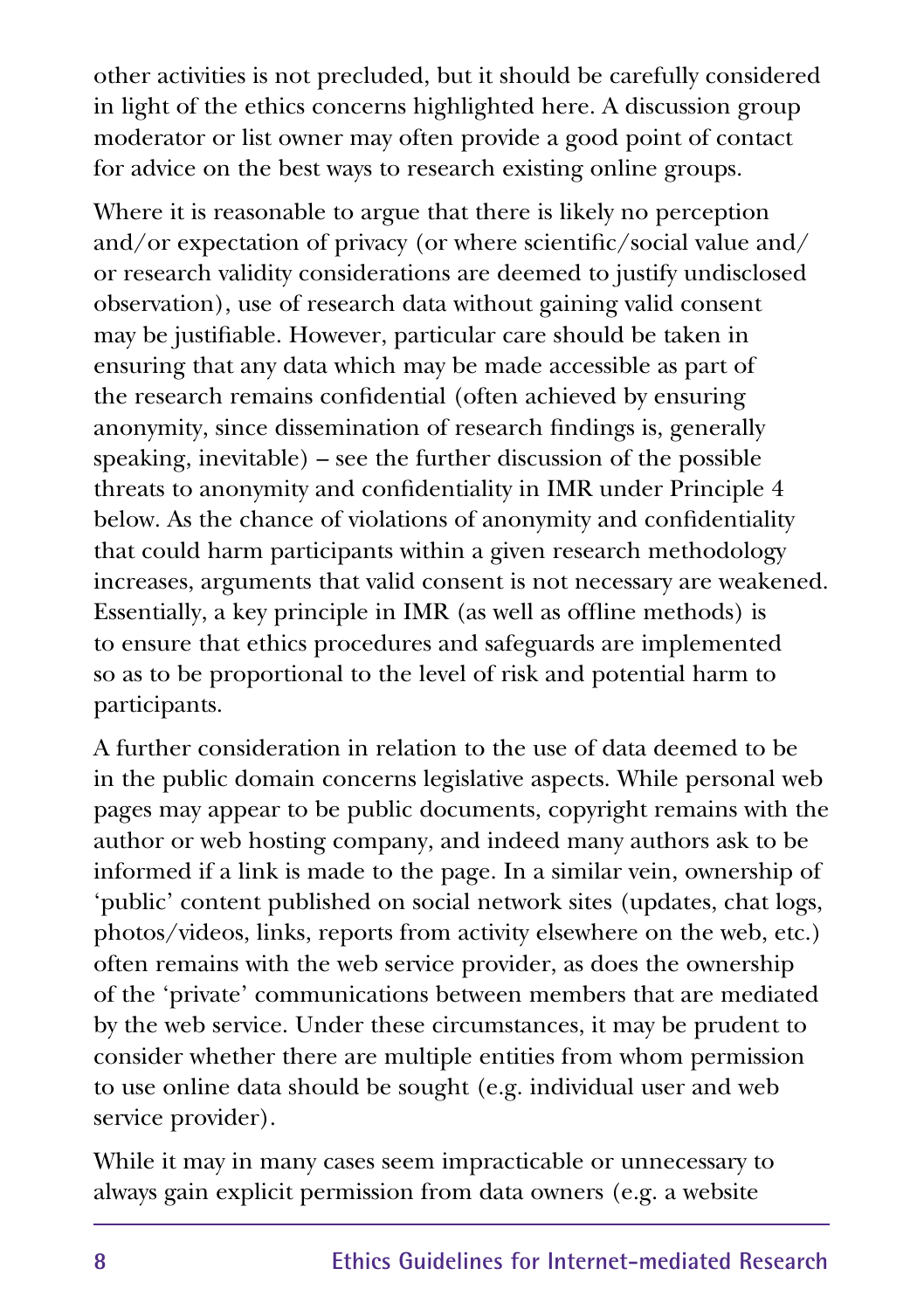company), these legal aspects should be kept in mind since in some contexts they may be important in protecting both participants and researchers. Strictly speaking, for a document or online trace to be 'in the public domain' it must not be protected by copyright law.

#### **Valid consent**

Valid consent should be obtained where it cannot be reasonably argued that online data can be considered 'in the public domain', or that undisclosed usage is justified on scientific value grounds (as set out in the *Code of Human Research Ethics*). Assuring that the principle of participation on the basis of valid consent is fully complied with can raise particular issues in IMR. Obtaining a record of valid consent arguably requires verifying certain relevant characteristics of the person providing it (e.g. to determine that they meet any necessary age requirements). This can be more difficult to achieve in an IMR context than in situations where there is direct face-to-face contact with participants – see the further discussion of this point under Principle 4 below.

Establishing that participants have properly engaged with valid consent procedures in IMR is not always easy, particularly for anonymised questionnaires. As with paper questionnaires, completion of a questionnaire may often be seen as a proxy for valid consent. Provided that an information sheet describes the purpose of the study beforehand and the true nature of the questions that follow, valid consent can arguably be assumed if the questionnaire has been completed, though it is recommended good practice to include a check box (for example) in response to an explicit consent statement (offered both at the start and the end of the procedure). Use of radio buttons or check boxes can also be an effective strategy for allowing participants to indicate that they have read and understood key aspects of the consent information (e.g. their withdrawal rights, how information will be disseminated). Counterbalancing how 'I agree' statements have been worded may help encourage participants to read the information (i.e. to avoid making it easy to simply tick all boxes and proceed). Though care should also be taken not to 'over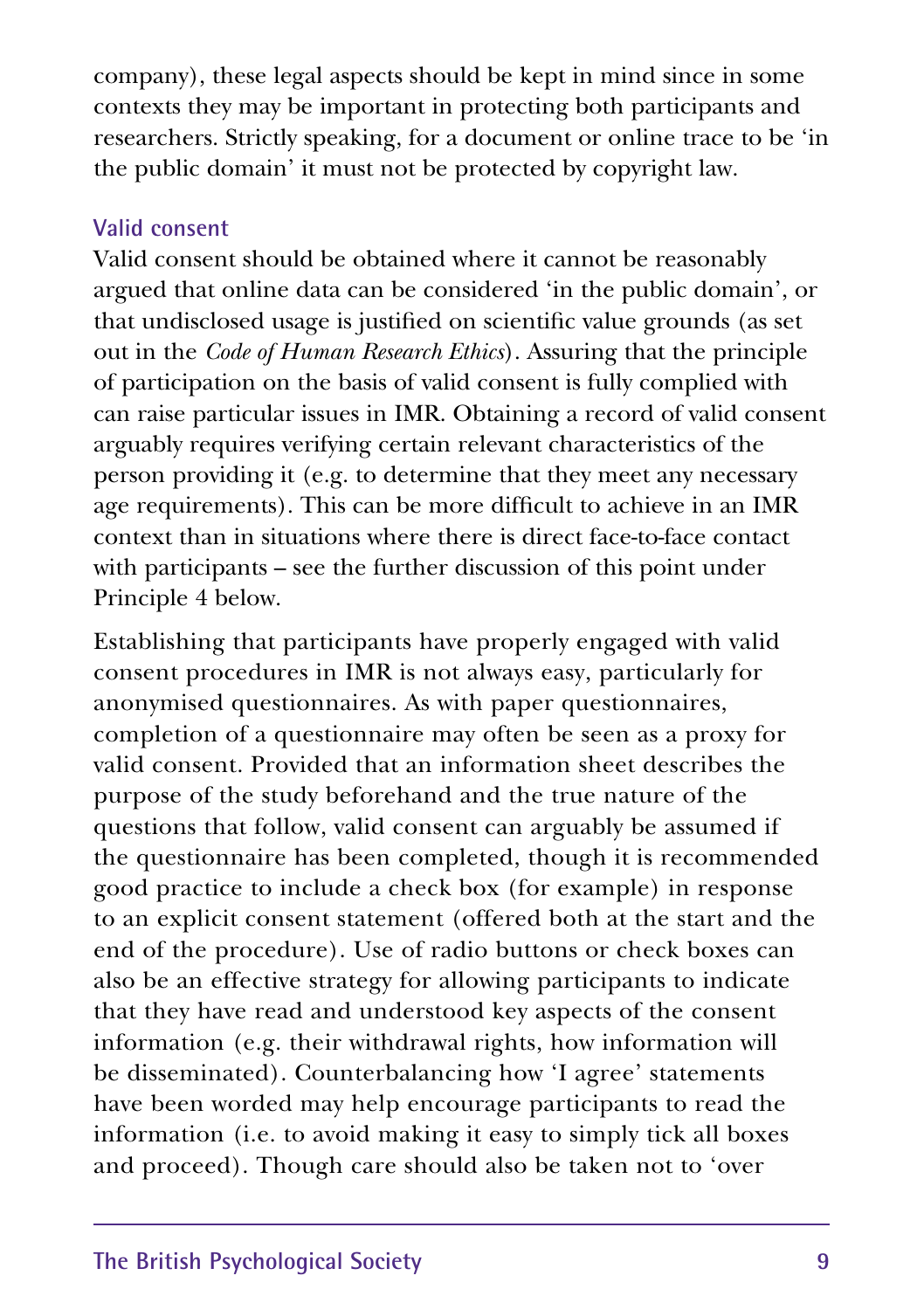complicate' consent procedures online, so that participants who do clearly wish to proceed and participate in the study can easily do so. Overly lengthy consent information pages are more likely to be quickly skimmed, or not read at all. As in all research environments, special care needs to be taken when seeking valid consent from groups whose members may be vulnerable to coercion. Procedures (perhaps necessarily offline) will often need to be used to obtain parent/guardian consent before conducting research with underage or vulnerable participants online.

It is important in IMR, as in any research, that participants providing valid consent are given sufficient details about the study, and the nature of their participation, as well as possible associated risks. Not all of these risks are obvious in IMR, as they can be different to risks that might normally be present in offline contexts. One such risk relates to the levels of researcher control over confidentiality of data, particularly during the data gathering process (for example, where data is stored on the server of a third-party software provider). While it is normal practice (offline) to assure participants of the confidentiality of their personally identifiable information, in IMR the risks for violating this principle can be greater. Researchers need to be aware that it is impossible to maintain absolute confidentiality of participants' personal information gathered online because the networks are not in the control of the researcher. Situations where data are collected in IMR with no potentially identifying information attached are not common. For example, even an IP address stored alongside online survey responses may be linked to an identifiable individual (see the further discussion under Principle 4 on potential risks to anonymity and confidentiality).

Researchers need to consider ways in which participants are properly informed about how the data they provide are electronically stored and transported, particularly where risks are higher (e.g. standard e-mail is a relatively insecure transmission method). Further, participants should be informed about the possibilities for breaches of confidentiality through the use of search engines and the accrual of data from multiple sources. For example, published anonymised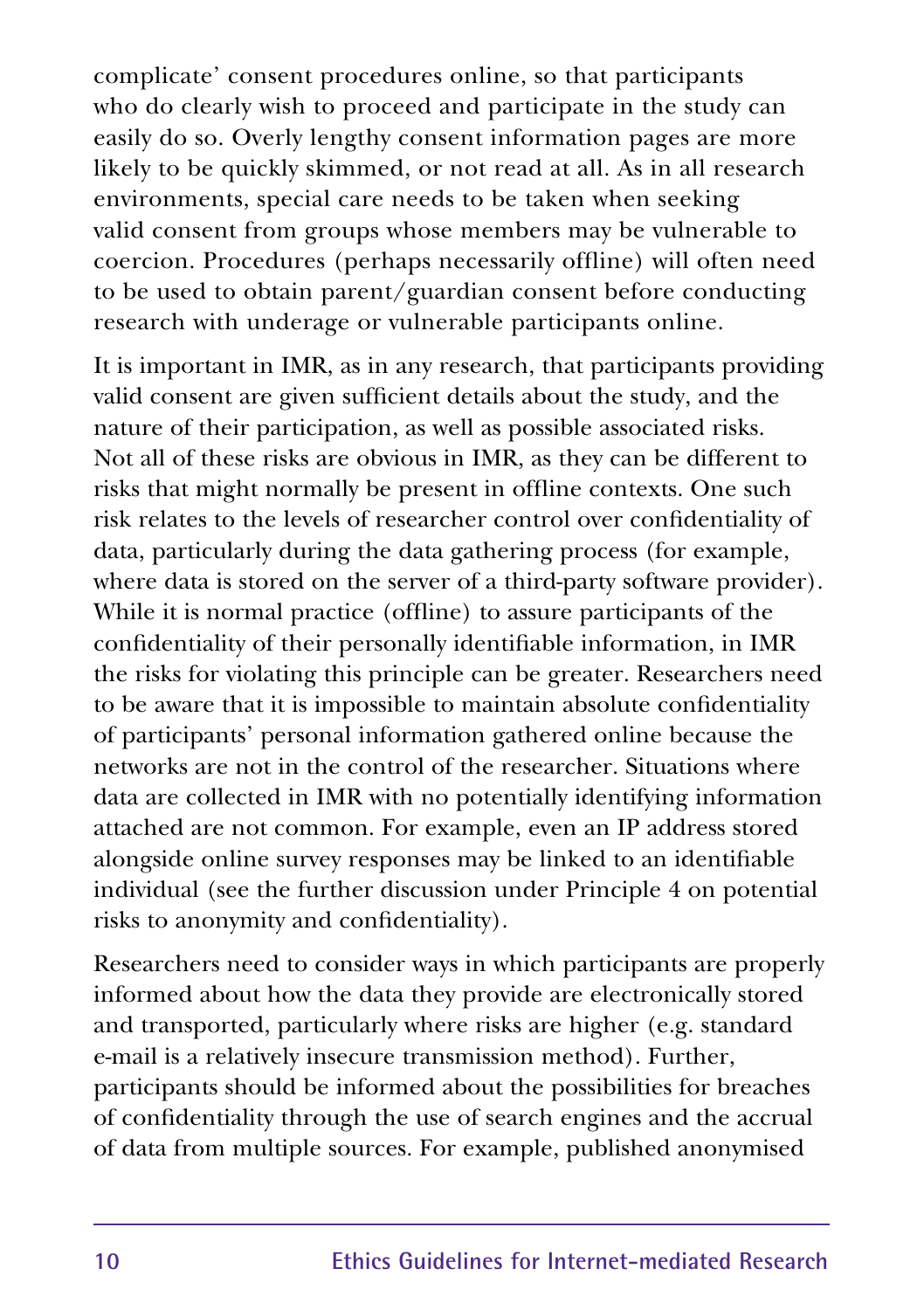verbatim quotes may be traced to the discussion forum archives from which they originated, where they are likely to be linked to an individual's identity (discussion group posts might be permanently archived). A researcher should be clear about the extent to which their own collecting and reporting of data obtained from the internet might pose additional threats to privacy over and above those that already exist, and whether this might expose participants to potential harm of any sort. Any additional risk may need to be conveyed to participants (particularly where these risks are higher), whilst also taking all reasonable precautions to reduce levels of risk and safeguard the confidentiality of data. Also, participants may not be fully aware of the degree to which their discussion group posts are already available to public scrutiny, so making this clear in valid consent information may be appropriate. As noted above, issues of confidentiality and anonymity are intricately linked, the anonymising of data typically being a way of ensuring confidentiality. Where data are particularly sensitive and/or more difficult to anonymise (e.g. data using detailed personal narratives) then risks to confidentiality increase. Here again the principle of proportionality of consent procedures to level of risk applies; where threats to confidentiality are greater, it might be argued that participants should be carefully informed of the nature of these risks. Similar issues may emerge in the context of considerations relating to the sharing of full research data sets, such as when deposited in research data archives, and should be similarly considered.

#### *Deception*

For some research designs, it may be necessary to withhold relevant information or disguise the research question(s) before data gathering (e.g. to avoid contaminating the data and jeopardising the validity and scientific value of a study). This may arguably be seen as involving some level of deception of participants which (depending on context) can raise additional ethics concerns. In face-to-face research, such ethics issues are typically addressed by debriefing participants about the true nature of the research at the end of the study. This respects the dignity of persons by explaining why the study was conducted in this way, and reassuring participants. In IMR there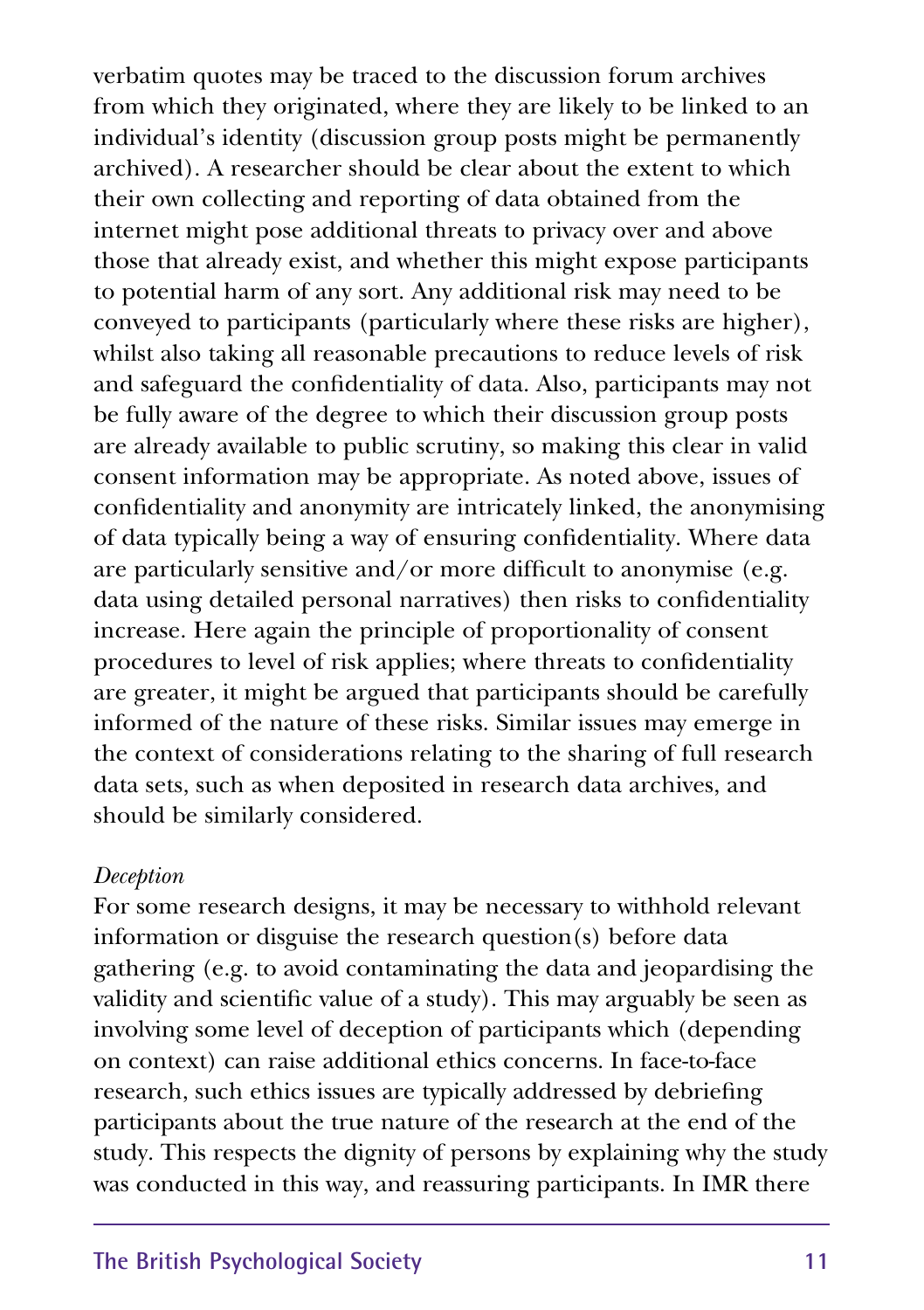is an additional risk: that participants may not participate for the full duration of the study and may not be exposed to the debriefing information that could otherwise provide important safeguards. RECs should balance the scientific value of any withholding of information or deception against the risk that participants may discontinue before the disclosure and debriefing (relatively easily done in an online survey), and any likely harm that could emerge in such cases.

#### *Withdrawal*

An important element of valid consent is ensuring that participants are aware of the extent of their right to withdraw from participation in a study, and also their right to withdraw data post-participation. Any necessary time limits on data withdrawal should be made clear at the point of valid consent, and any requests from participants to remove their data which are in accordance with these rights should be complied with. In IMR, a number of points should be noted in relation to ensuring that a participant's right to withdraw is not violated. Two key factors, which make IMR approaches rather different to many traditional offline contexts, should be borne in mind:

- (a) the typical lack of face-to-face presence between researcher and participants; and
- (b) the automated collection of data during the research process.

Together, these factors compound the risk that participants might decide to withdraw from a study without this being obvious to the researcher, and after partial (or even complete) data have already been submitted and stored. Quantitative survey, questionnaire and experimental contexts are prime candidates for this potential risk. For example, a participant may decide to exit a survey or experiment part way through, and do this by closing their web browser. In such situations it may not be clear whether the participant intended to withdraw their valid consent for the use of any data already stored. To use any such partial data could thus violate a participant's withdrawal rights.

Essentially, in IMR such difficulties need to be anticipated, and withdrawal procedures made clear and robust as possible. For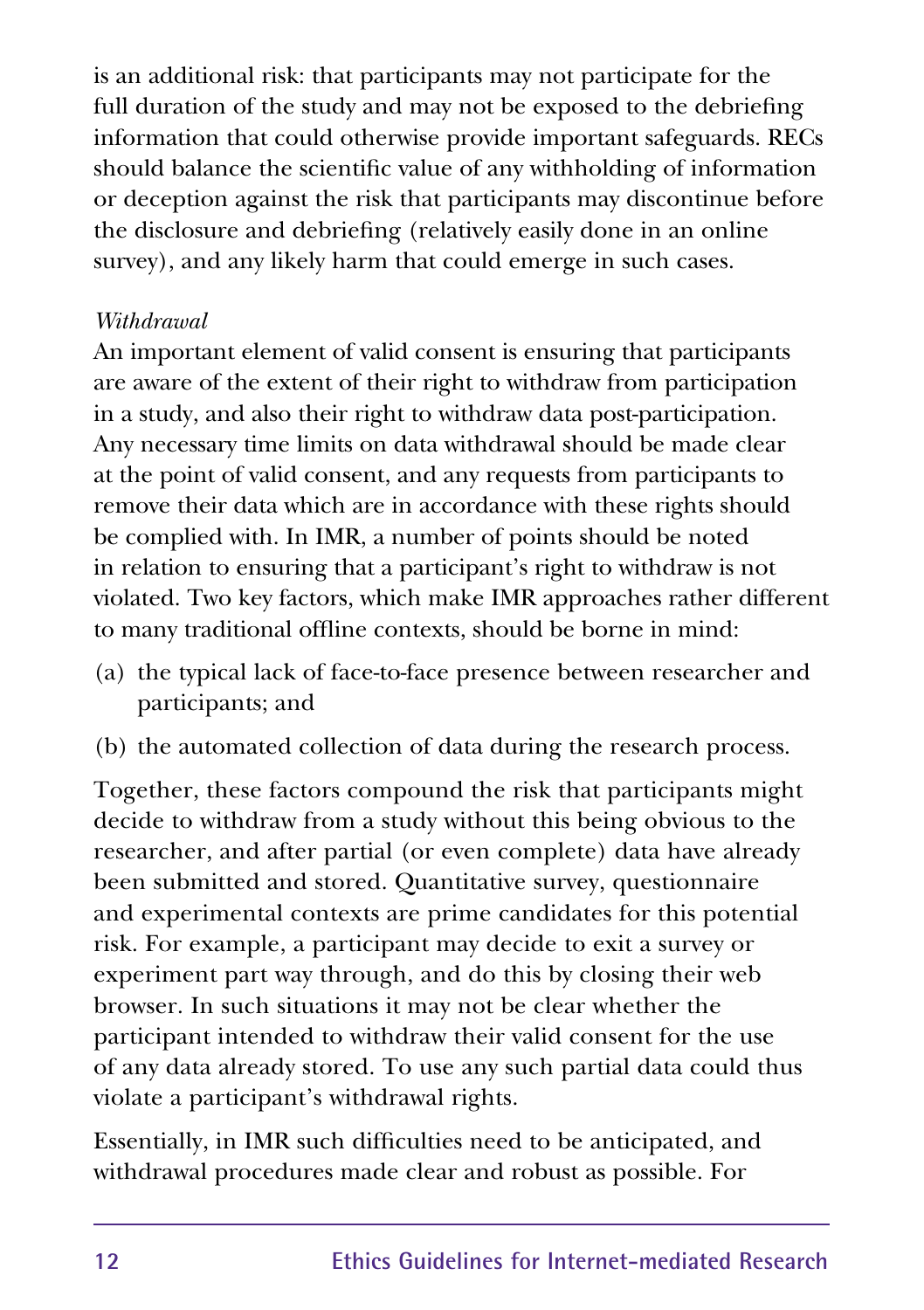example, displaying a clearly visible 'exit' or 'withdraw' button on each page of a survey or experiment is often good practice. Clicking this would ideally lead to a debrief page and perhaps also a statement asking participants if they require their data to be withdrawn, or whether their partial data can be used (this relates also to the principle of scientific value). Problems will still arise in situations where a participant chooses to exit by closing their browser window, however. Also, some situations make it difficult to implement the 'exit' procedures recommended here (e.g. off-the-shelf online survey software solutions may often not incorporate this functionality). A button at the very end of a study confirming consent to use the data or partial data submitted could help here; arguably, if this has not been verified by a participant then their data should not be used.

The issue of participants wanting to withdraw their data after completing the study must also be considered. Ensuring that participants have been provided with clear instructions and correct contact information, in case they decide at a later point to withdraw their data, is essential. If there is a necessary time limit within which participants can reasonably request that their data are withdrawn then this should be stated clearly in the valid consent information. This time limit should not be unreasonable or aimed at restricting the right to withdraw. However, it is reasonable in cases where, for example, aggregate data may be produced, analysed and then prepared for publication. The possibility of retrospective withdrawal may also require additional mechanisms for storing large data sets in ways that would identify (to the researcher only) individual contributions to the research. This point may not be unique to IMR, but the solutions for tracing individual data that have otherwise been stored anonymously may differ somewhat for this format. Participants could be issued with ID codes to use to identify their contribution, thus allowing their data to be withdrawn if requested retrospectively. Care needs to be taken to ensure that such mechanisms are in accordance with current data protection legislation.

In qualitative approaches, different issues may arise in relation to ensuring participants' withdrawal rights. For example, in an online focus group it is unlikely that a researcher would remain unaware of a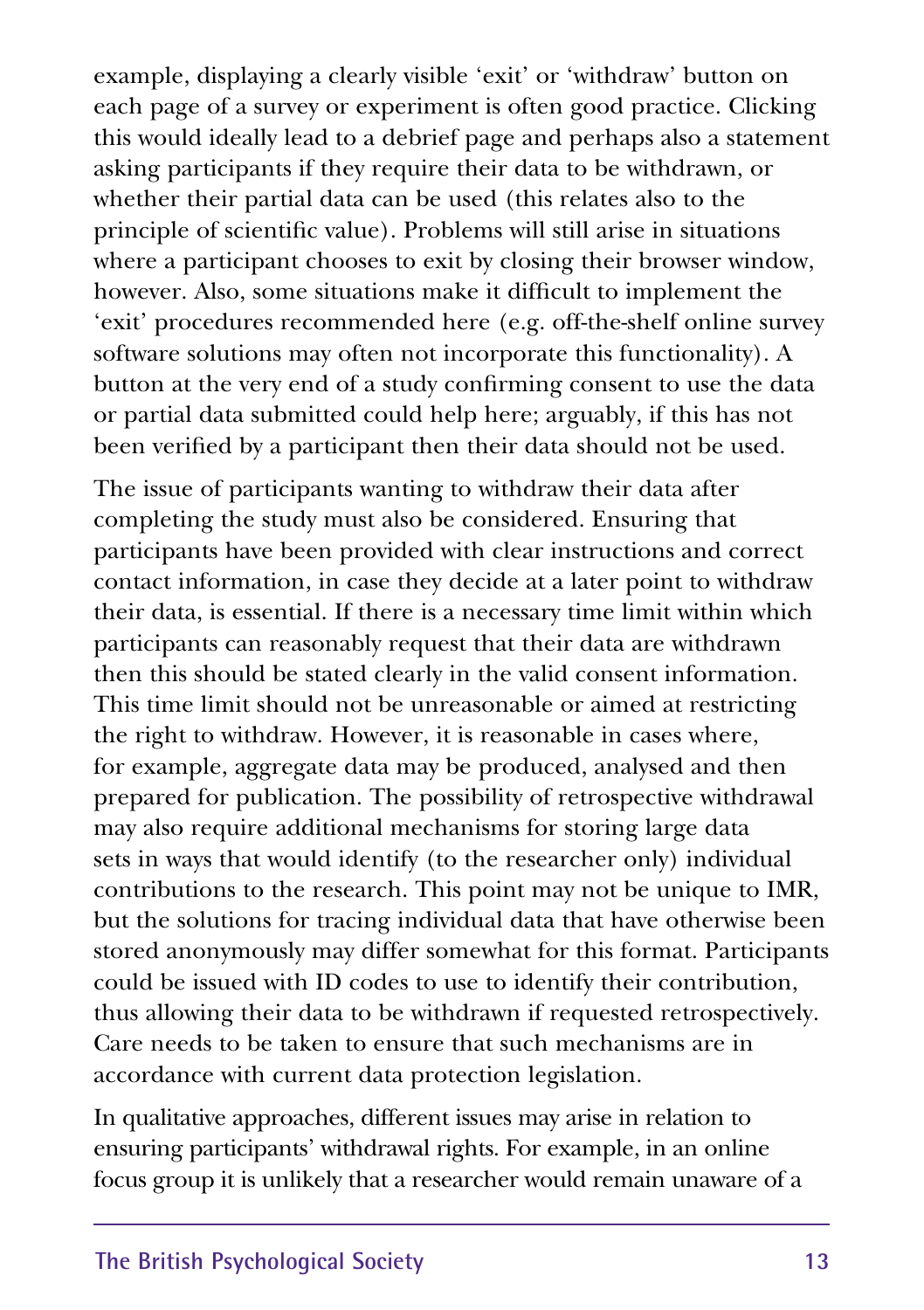participant's wish to withdraw, but extracting the contributions from one individual from the data set may prove challenging (e.g. other group members may refer to them, or their comments, so simply deleting all the text they submitted may not be sufficient). These issues are not specific to IMR, however. Unobtrusive approaches require particularly careful consideration in relation to withdrawal issues. Although on first impression it might seem that withdrawal issues are not relevant where participants have not given consent in the first place, the possibility and repercussions of individuals finding their contributions (e.g. discussion forum posts, or social media activity) have been used in a research project, and taking issue with this, must be assessed. The enhanced potential the internet offers for the swift, broad-reach publication of research data and findings, as well as the enhanced access to traces of personal (online) activity for use as potential research data, may increase such possibilities beyond what is normally the case in offline research. Again, the level of risk must be assessed for any proposed research design, and appropriate ethical measures taken proportional to this level of risk. On a legal note, should a person find out that their online posts or traces of activity have been accessed, stored and used as research data, they are likely to have rights under the Data Protection Act to stop these data being processed if they could be linked to them personally. In many cases it is very unlikely that a person will ever find out that their online posts have been used for research purposes. However, this does not preclude the responsibility of the researcher to ensure that maximal anonymisation procedures are implemented (for example, researchers may consider paraphrasing any verbatim quotes so as to reduce the risk of these being traced to source, and participants identified). Here again, the principle of proportionality becomes pertinent: considerations of the level of risk/harm must be weighed up against scientific value, the quality and authenticity of reports of research findings, and possible practical issues too.

### **Principle 2: Scientific Integrity**

In relation to this principle, the *Code of Human Research Ethics* notes the importance of ensuring that a research project meets the criteria of 'quality, integrity and contribution'. A noteworthy issue here in IMR is levels of control: in an IMR context the lack of direct physical proximity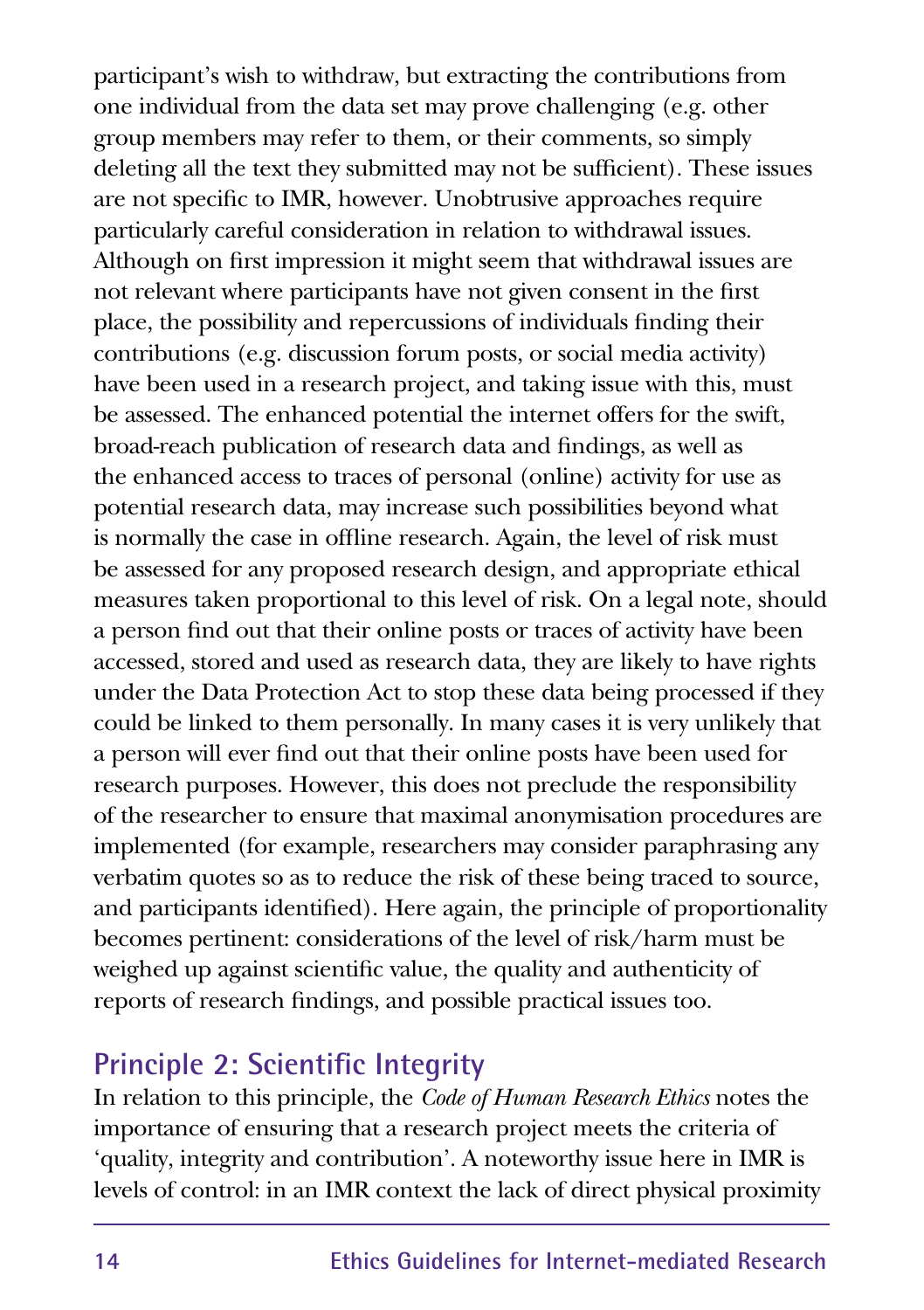may impact on levels of control over and knowledge of participant behaviours, characteristics and research procedures. Such lack of control may have an impact on the validity of a piece of research, its findings and conclusions (for example, particularly in experimental designs where tight control over variables is crucial to validity). Related to this point, the *Code of Human Research Ethics* highlights the potential for harm to arise from the dissemination of inaccurate or misleading information (such as invalid research results and conclusions).

#### **Levels of control**

The typical greater degree of 'distance' from participants in IMR can lead to difficulties in maintaining levels of control over research procedures and environment. This may be manifested in not being able to control (or verify):

- (a) who has access to participate (as discussed above, and again under Principle 4);
- (b) the environmental conditions under which participants are responding (e.g. are they watching television at the same time);
- (c) participants' feelings, reactions, responses to the research process; and
- (d) variations in the research procedure due to different hardware and software configurations.

Points a, b and d are especially relevant to issues of scientific integrity (*Code of Human Research Ethics*, p.9–10) and are discussed here. Points a and c relate closely to issues of harm and are discussed further below in relation to Core Principle 4: maximising benefit and minimising harm (*Code of Human Research Ethics*, p.11–12).

Regarding variations (between participants) in the participation context and procedural aspects of a study, the key issue is that a lack of control may result in variations occurring that might lead to invalid data and conclusions. This concern is especially pertinent in research designs where tight control over such variations is essential. For example, in a perception experiment it may be crucial to tightly control stimulus presentation parameters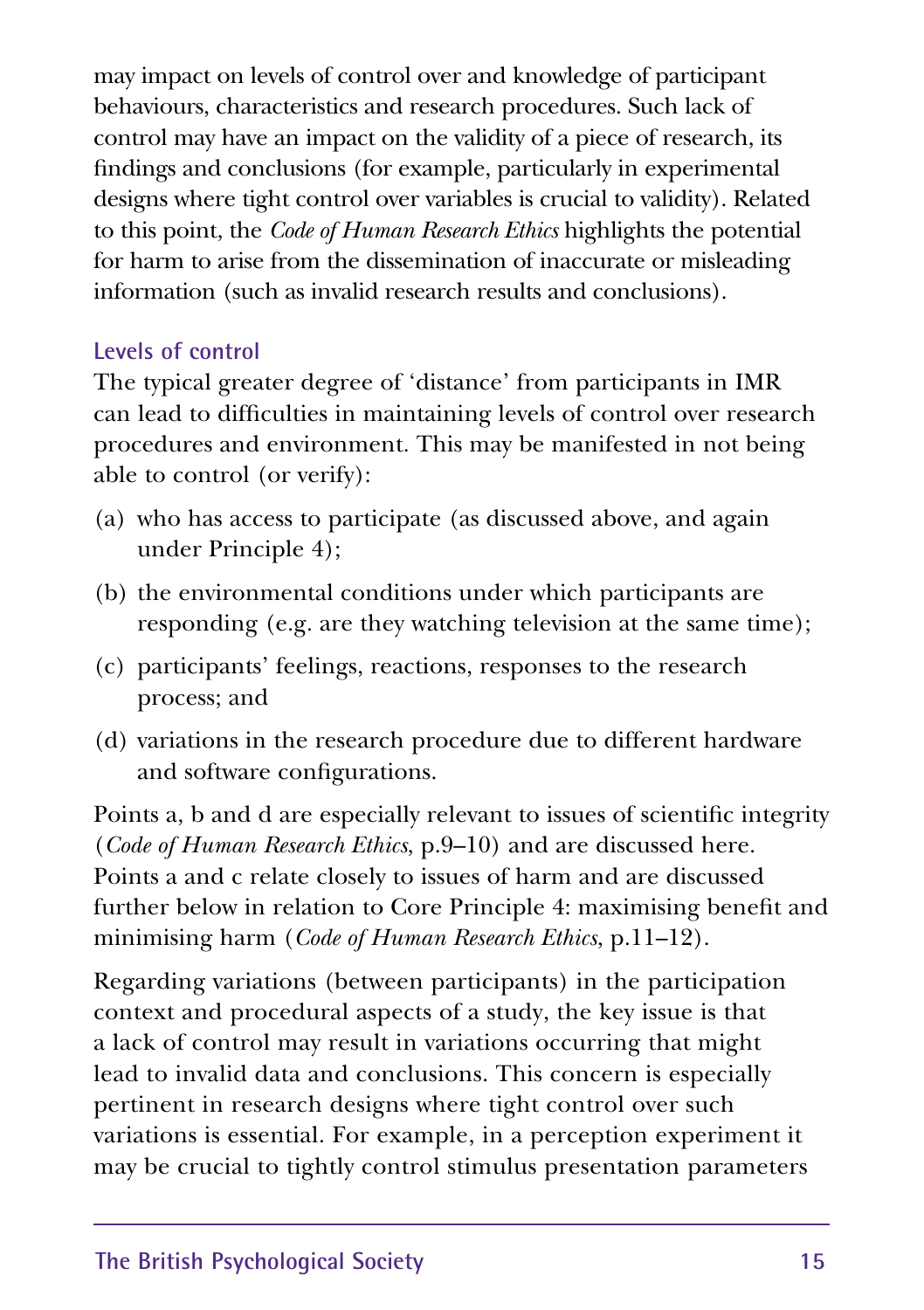(luminosity, hue, size, etc.); in a memory experiment it may be essential to prevent participants from going back using their browser 'back' button and viewing previous pages. Repeat submissions may also seriously undermine the validity of a piece of research. Data forensics can help in detecting multiple submissions from the same participant (by checking the IP address, browser and operating system information, pattern of responses, etc.). Many commercial online survey platforms incorporate such checks and attempt to prevent multiple submissions as a matter of course. The levels of control required, and those able to be achieved, must be considered for any specific study design when deciding whether an IMR approach can be utilised. Maximising levels of control is possible (e.g. there are now various tools available for implementing IMR studies which adhere to standards which can, for example, control presentation formats between different browsers). Control in terms of knowing who has participated – such as being able to verify crucial demographic information – is also relevant to data validity (e.g. in studies looking at gender differences), but can be hard to verify in practice.

In general, high levels of control over the details of procedural variables (e.g. calibration of presentation parameters such as screen brightness, font size, etc.) will typically be less important for qualitative approaches such as online interviews, and these may thus be less susceptible to the issues raised above. However, it should also be borne in mind that these contexts can often involve more sensitive topics, and thus the need for control in verifying identity must be carefully assessed. Unobtrusive approaches (e.g. analysing server web logs, and other online sources non-reactively) are less likely than obtrusive approaches to be subject to concerns over lack of control, except perhaps for control over security of any data gathered, so as to protect the personal identity of those who contributed to it.

### **Principle 3: Social Responsibility**

The *Code of Human Research Ethics* raises several key points in relation to the issue of social responsibility, including maintaining respect for and avoidance of disrupting social structures, and carefully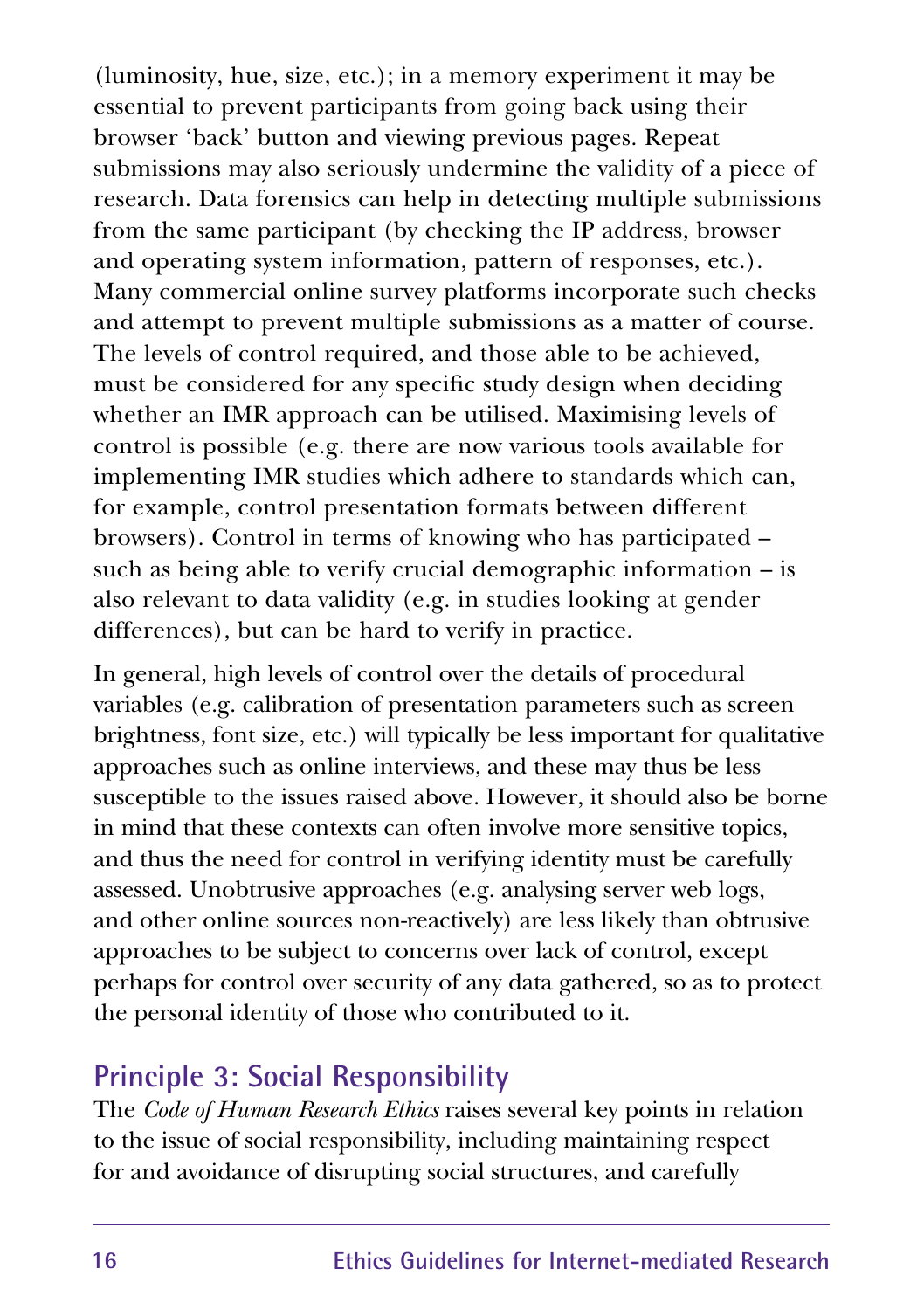considering consequences and outcomes of a piece of research. In relation to the first point, IMR which proposes to make use of existing online social groups (e.g. social networking sites, discussion forums, multi-user virtual environments, etc.) must bear this issue in mind.

The issue of public/private domain distinction online (discussed above, under Principle 1) becomes relevant: intrusions from researchers into spaces considered private by their users may be invasive, unwelcome and socially irresponsible. Where the scientific value of such research is considered very high, this may lead to a researcher needing to make decisions about whether joining a group without disclosure as a researcher (i.e. undisclosed observation) might be most appropriate, in order to avoid disruption and potential harm (e.g. to group levels of trust and cohesion). Thus, this issue interacts with that of valid consent, and the individual research context will need to be considered to decide what is most appropriate.

In relation to the latter point, the enhanced scope for (often automatic) widespread dissemination of and access to data generated in IMR must be considered. For example, a researcher may make use of a 'research blog' as a forum for field notes (e.g. as might be done in an ethnographic study); this could very quickly lead to the dissemination – to a large number of readers – of information about the study, the data collected and, potentially, the participants taking part. Likewise, a researcher participation study in an open discussion forum has similar dissemination potential (discussion forum archives are often readily available for anyone to search, by topic, and view).

Indeed, even the seemingly unproblematic highlighting of the mere existence of a discussion forum in a quiet corner of the web somewhere may be unwelcome to its users. Such issues have relevance to considerations of harm, as discussed elsewhere in this document (particularly under Principle 4 below). It is not necessarily the interventions themselves that are potentially harmful, but their possible scope for compromising the anonymity/confidentiality of participants. Researchers should consider such potential unintended consequences.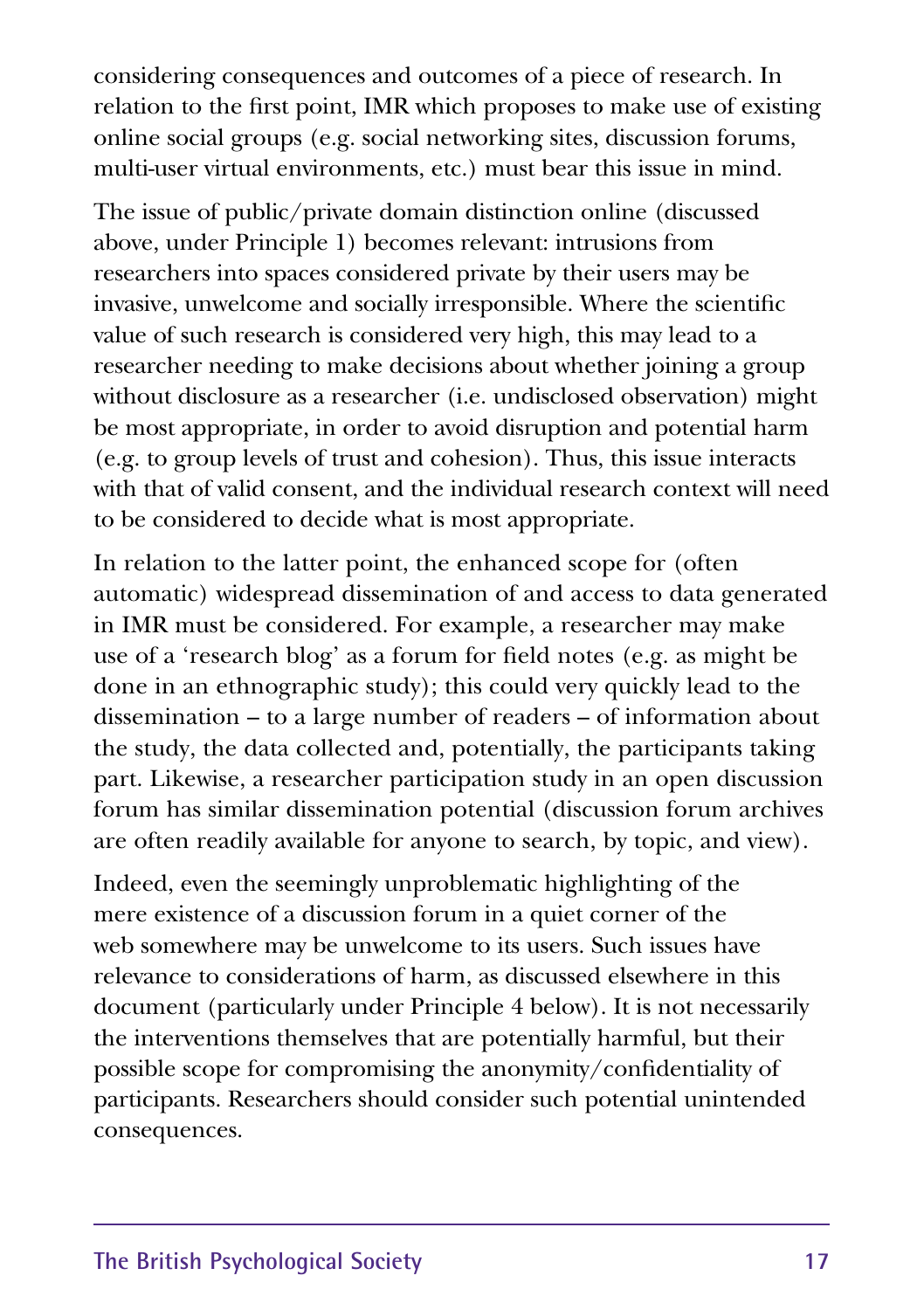#### **Principle 4: Maximising Benefits and Minimising Harm** This principle embodies many of the key points and issues already raised, including ensuring scientific value (maximising benefits) and taking steps to protect participants from any adverse effects arising from the research. Such steps may include gaining valid consent, ensuring anonymity and confidentiality (to minimise harm) and maintaining appropriate levels of control over the research process (to help maximise benefits and minimise harm). As already noted, a lack of control can lead to issues in verifying identity (e.g. determining whether a participant is the minimum age required to give informed consent or detecting multiple submissions). It seems reasonable to propose – so as to not be overly restrictive – that in relation to issues of verifying identity (e.g. restricting participation), a researcher should carefully weigh up any potential harmful effects should a person below the required age (for example) endeavour to and succeed in taking part. Again, the key principle of making ethics checks and procedures proportional to the assessed risks and potential for harm emerges. In high risk situations, researchers should consider whether their research is actually suited to IMR. For example, where research deals with sensitive or adult themes and the age of the participant cannot easily be verified online or under-16s prevented from participating, researchers should consider whether their research is better suited to a face-to-face presentation. In low risk situations it may often be sufficient to take a range of steps which can help minimise the likelihood of successful participation by excluded individuals, such as taking participants who enter age details within a certain range to an exit page from which they are unable to re-enter (even if they attempt to return and re-enter with different age information).

A lack of control may also prevent the researcher from monitoring participants' reactions and behaviours. For example, this may jeopardise the ability to detect when a participant has withdrawn, and thus properly present debrief information. In relation to this point, deception (by the researcher) raises potential for harm in particular, and in an IMR context the lack of direct contact with research participants can mean extra care is needed if deception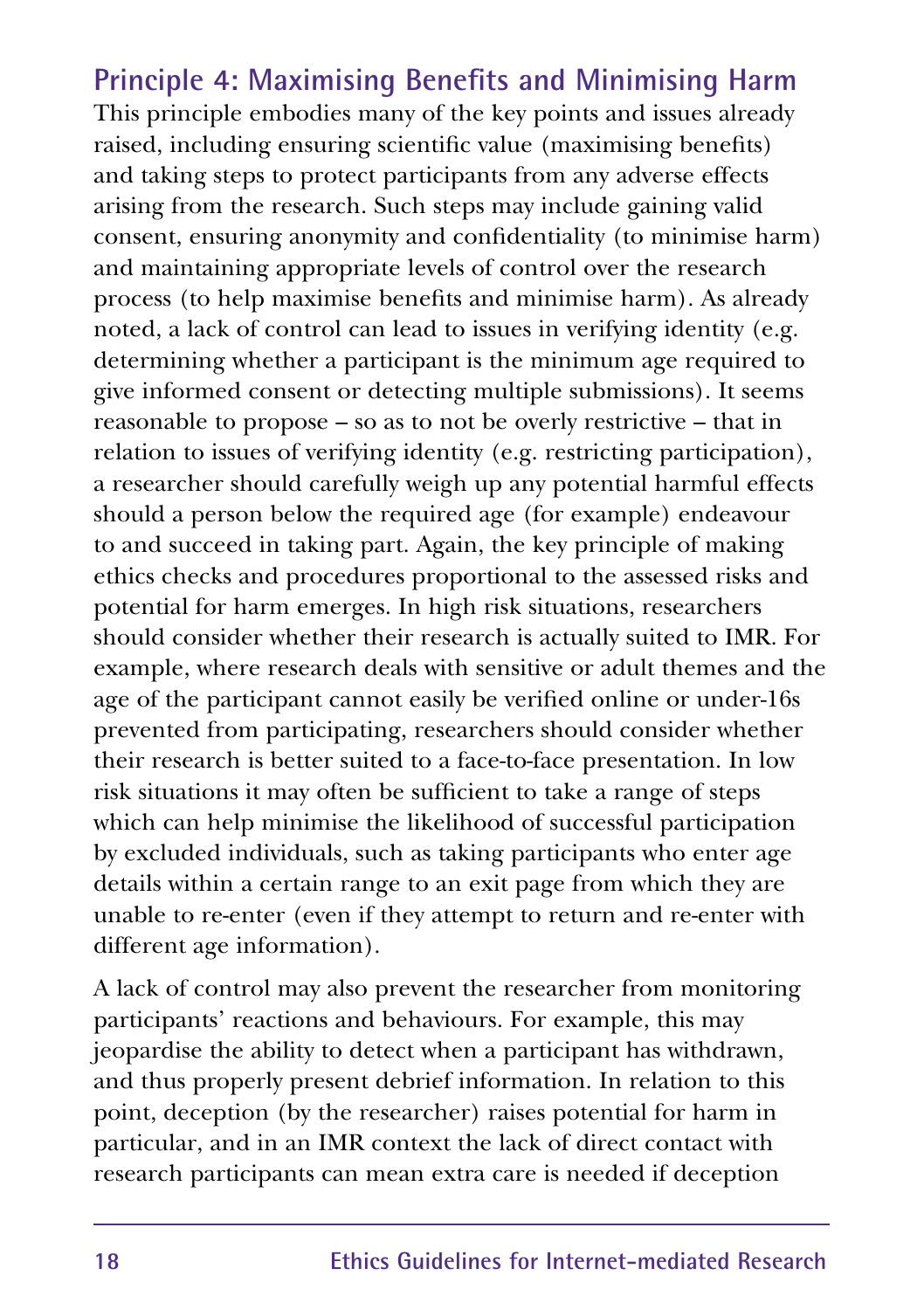is being proposed. Difficulty in monitoring and responding to participants' (potentially negative) reactions to research procedures, compared with proximal, face-to-face contexts, also creates scope for harm. In general, research involving sensitive topics or procedures might be best avoided where levels of control are low and risk is potentially high. Such IMR contexts where levels of control (over who participates, and knowledge of their reactions) are at their lowest would be, for example, an open web-based survey. Procedures such as online real-time interviews, on the other hand, would perhaps offer the greatest levels of control in IMR. The dimension of levels of control must thus be considered in the context of the specific research methods and context.

Threats to anonymity/confidentiality (see earlier comment regarding the relationship between the two) are also relevant to this principle. In some cases it is not always apparent how traceable online data can be. As noted above, researchers should be aware that in IMR it can be relatively easy to trace quotes which have been published from source material (e.g. as often used in conversation or discourse analysis) to individuals' original postings, using search engines, and that this may compromise their anonymity and hence confidentiality. Serious consideration should be given to whether publishing such traceable quotes requires specific valid consent from the individual, and it should be avoided in any cases where possible consequential risk and harm to participants is non-trivial. Some researchers have addressed this issue by suggesting paraphrasing or combining quotes used in publications, and this could be considered if it is consistent with the research design.

Similarly, publishing the name or address of the website or discussion forum from which data were gathered may compromise the anonymity of individuals or have a negative effect on an online community. Where there is such a risk, it may be argued that this identifying information should not be published alongside any analysis of communication sourced from that site. In some cases it may be clear that the risk of potential harm is low (e.g. large, ubiquitous social network sites; quantitive aggregate data analysis).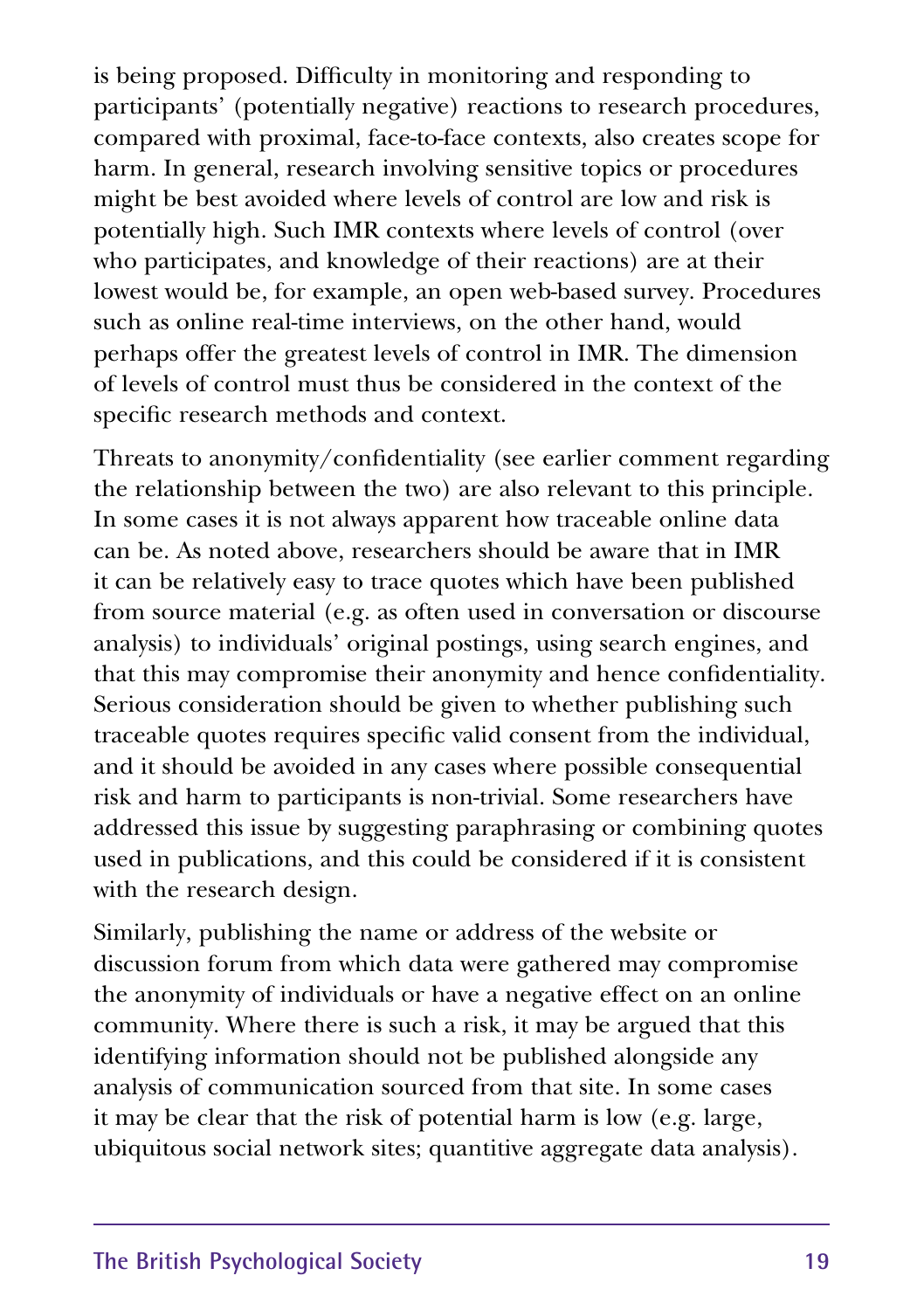Additionally, some groups, such as political activists, may welcome the publishing and dissemination of their discussions (though this does not necessarily mean that there are no risks for group members in doing so). In less clear-cut situations, researchers considering naming the location from which their source material was drawn should discuss it with moderators or other gatekeepers of those web services, and take their insights into consideration. The pseudonyms used by posters to web services (communication forums, blogs, chat rooms, social networks, etc) should be treated with the same respect as a researcher would treat a person's real name.

The lack of researcher control over confidentiality of participants' identifiable data (despite taking all possible precautions) was mentioned above under Principle 1. For example, law enforcement agencies may subpoena research data. E-mailing research participants can also be problematic. When recruiting participants by e-mail researchers need to be aware that the security of unencrypted e-mail is low, and e-mail content can be inadvertently disclosed on the internet, local and other computers. Therefore, even the common practice of e-mailing research participants can, in principle, be problematic.

Psychologists risk breaching participant confidentiality if they use non-secure e-mail in research or practice, and participants themselves may often be unaware of these risks. Additionally, e-mail content may be stored by web hosting companies on several computers.

There are potential threats to anonymity in some IMR contexts, for example, where mechanisms for paying participants may use information which makes participants personally identifiable, such as an e-mail address. Even for IMR questionnaires where data are anonymous in the sense of not containing names, addresses or other direct identity information, researchers should be aware that there may be residual risks that participants can nevertheless be identified. As with questionnaires administered in face-to-face studies, combinations of demographic variables may permit identification (e.g. area, income, occupation, age). RECs may sometimes request a complete listing of the data that are to be gathered from each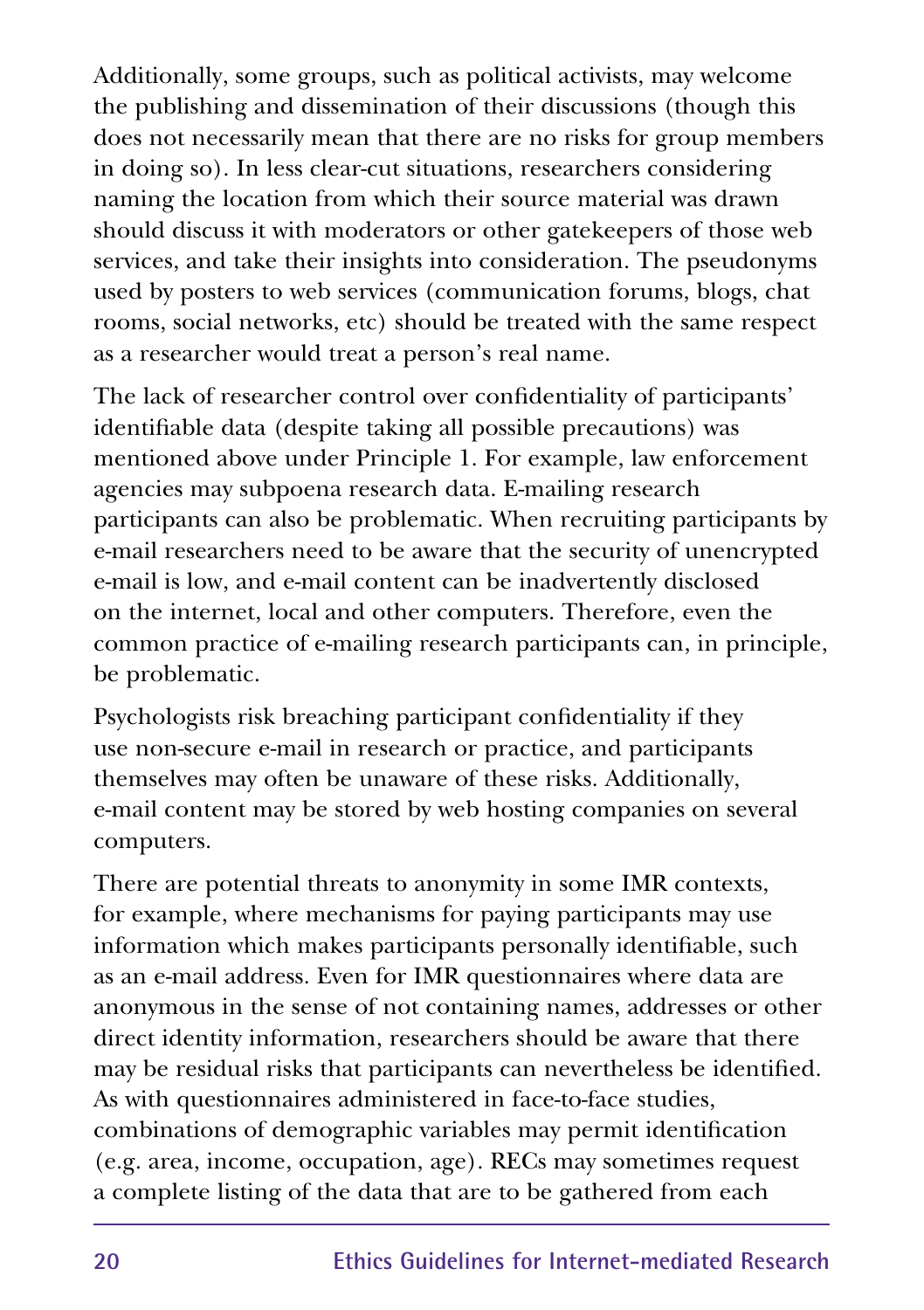participant, such as a set of survey questions or an interview schedule (e.g. with particularly sensitive research) so as to be able to make an informed judgement about such risks. In some contexts, though not all, it may arguably be appropriate and necessary for a researcher to provide this. Researchers should also remain aware that despite research data sets appearing to contain no personally identifying information, it is possible that personal identities may be revealed by comparing data sets with other linked sources which do contain such information. Also, additional sensitive information about individuals may be inferred from data sets. This may be achieved, for example, by interrogating traces, such as web browsing history or social media site usage, to statistically predict sensitive personal characteristics (e.g sexual orientation, or political views) that have not otherwise been disclosed by individuals. Whilst in many cases the risk of leaking personally sensitive data in this way may be very low, researchers should be mindful of these possibilities and take steps to properly assess and reduce any such risks. This will involve properly anonymising research data sets, and carefully considering dissemination and data sharing practices.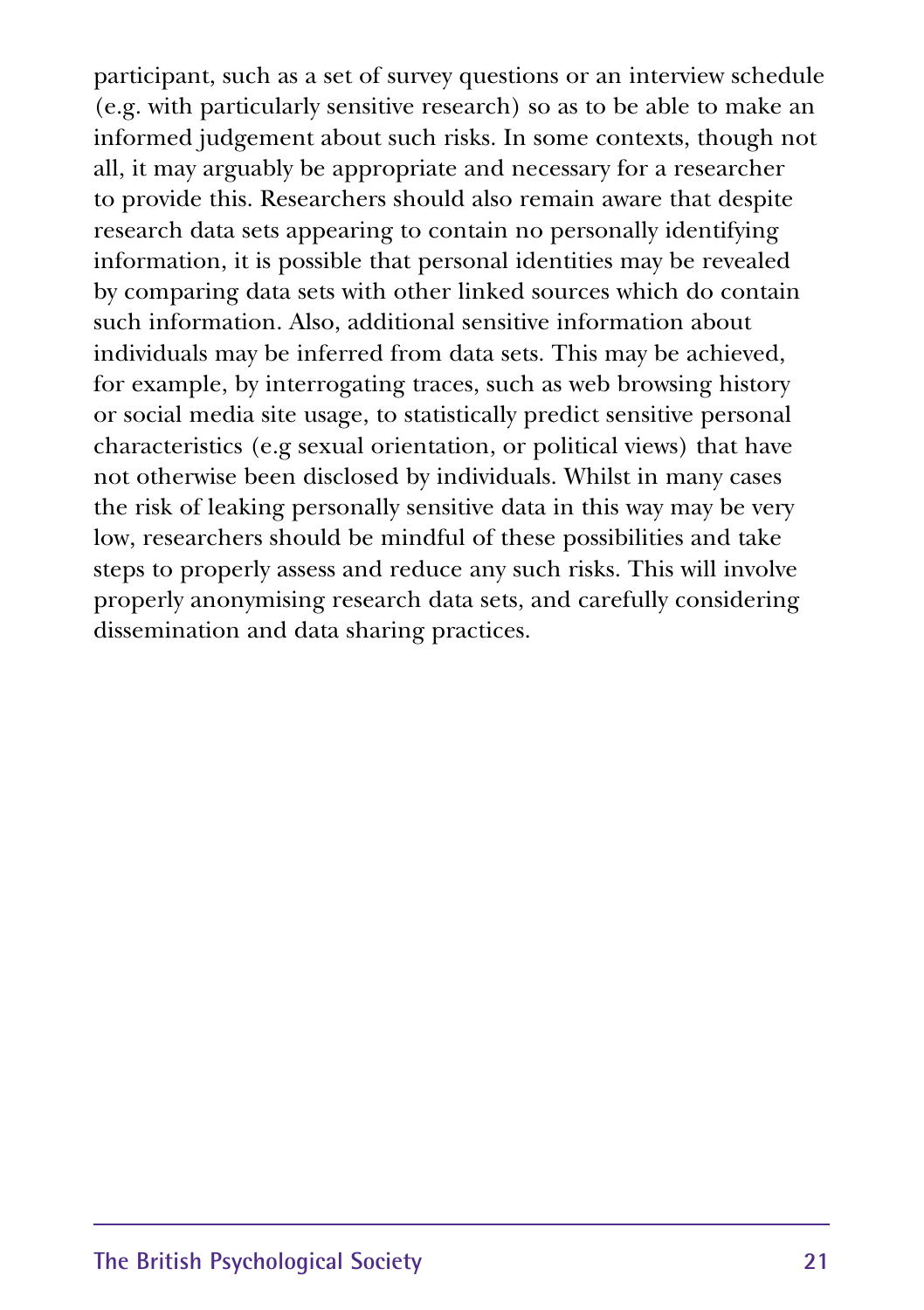## **Conclusion**

In closing, the following points bear repetition. First, the normal principles of ethical research with human participants apply to internet-mediated research, and the basics of ethical practice are not changed. However, the implications of these principles for practice may differ in IMR contexts, and aspects of online environments may make particular issues salient in ways they have not been in traditional research. Certain ethics principles may be more or less salient in different types of research design, and the procedures researchers put in place should be proportional to the likely risk to participants. When planning IMR one should take into account both the existing methodological literature and the fundamental principles of research ethics.